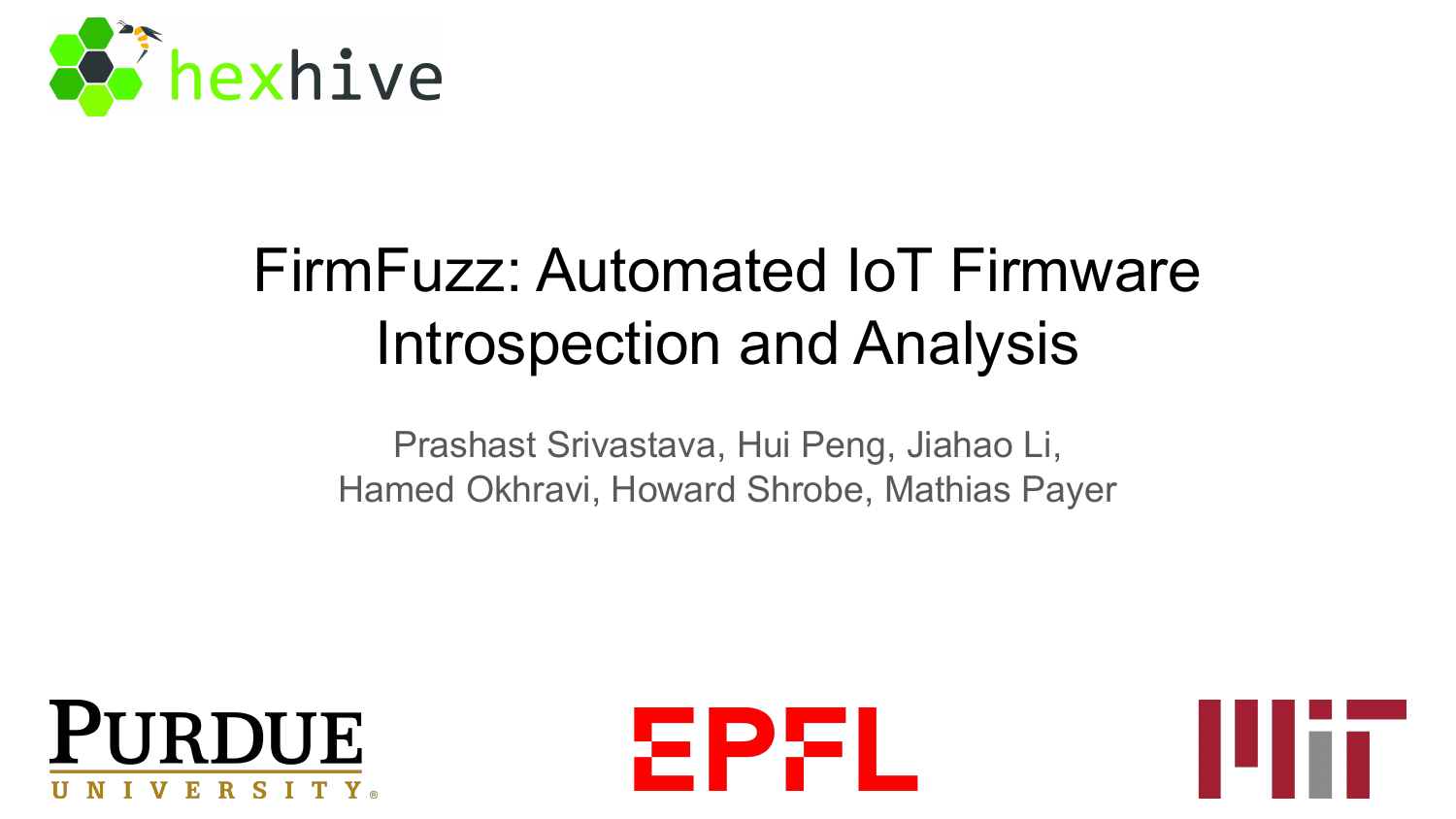## Internet of Things

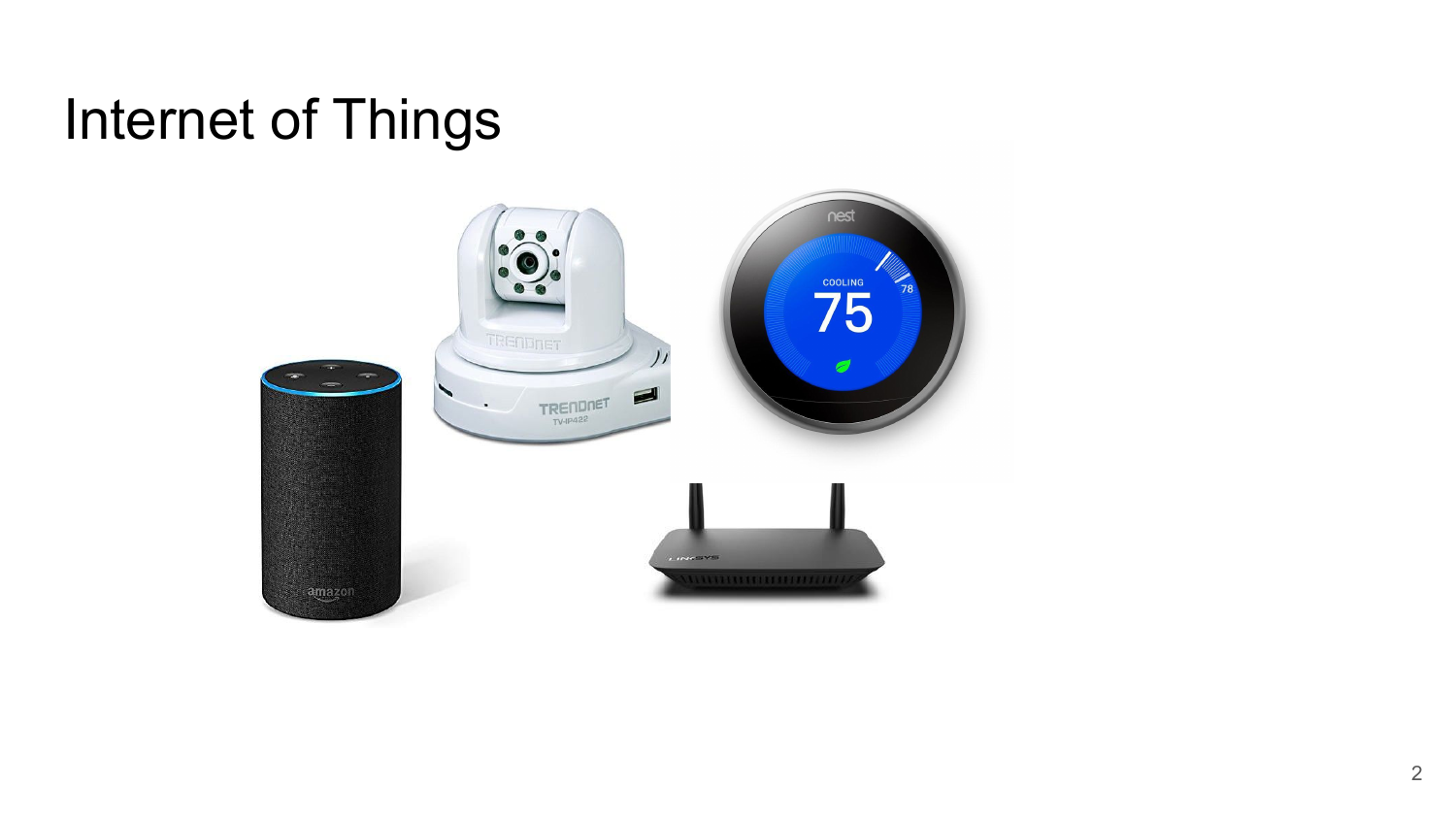### Internet of Things

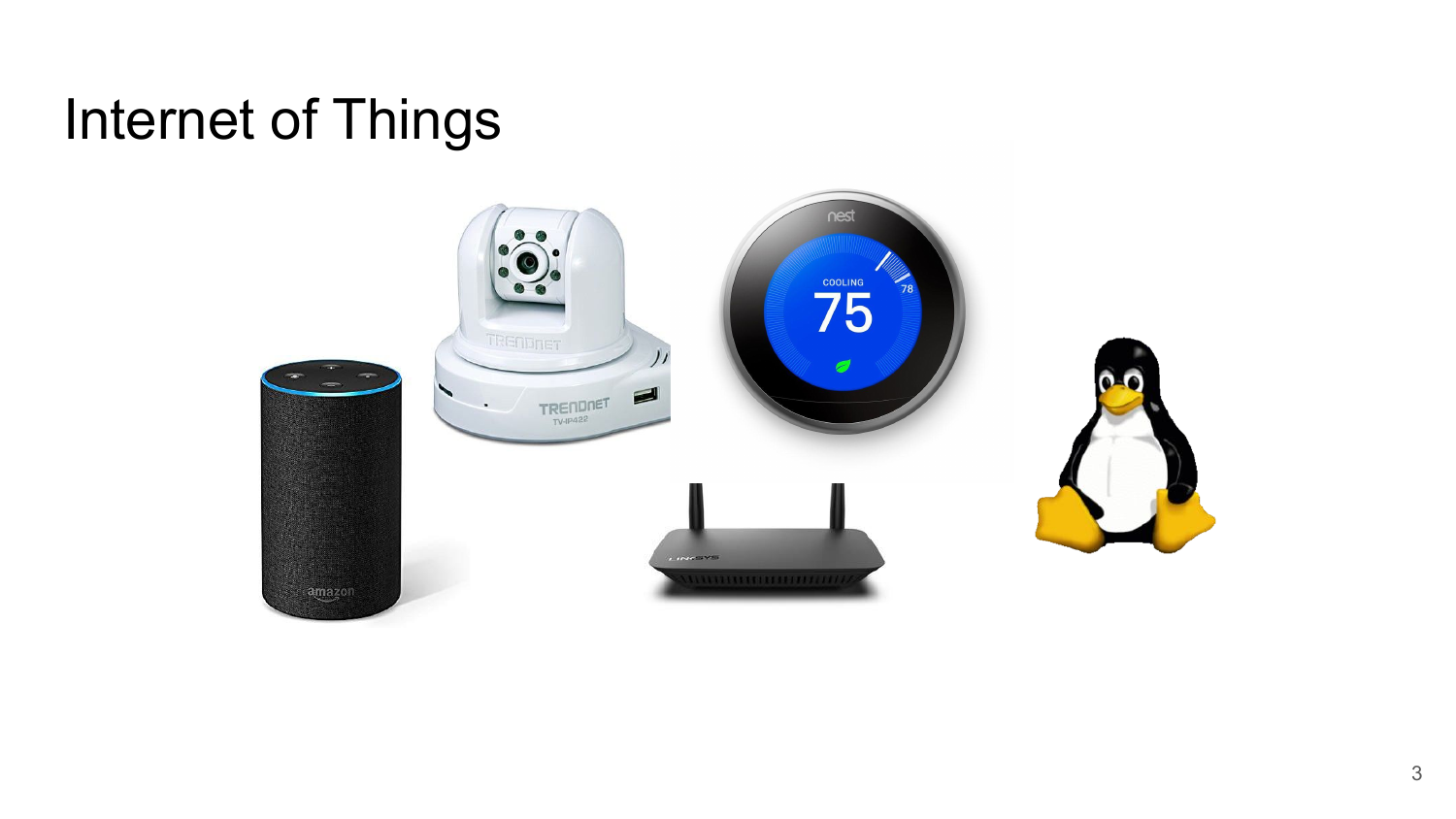

- 233 CVE's assigned from Jan 2018 - Nov 2019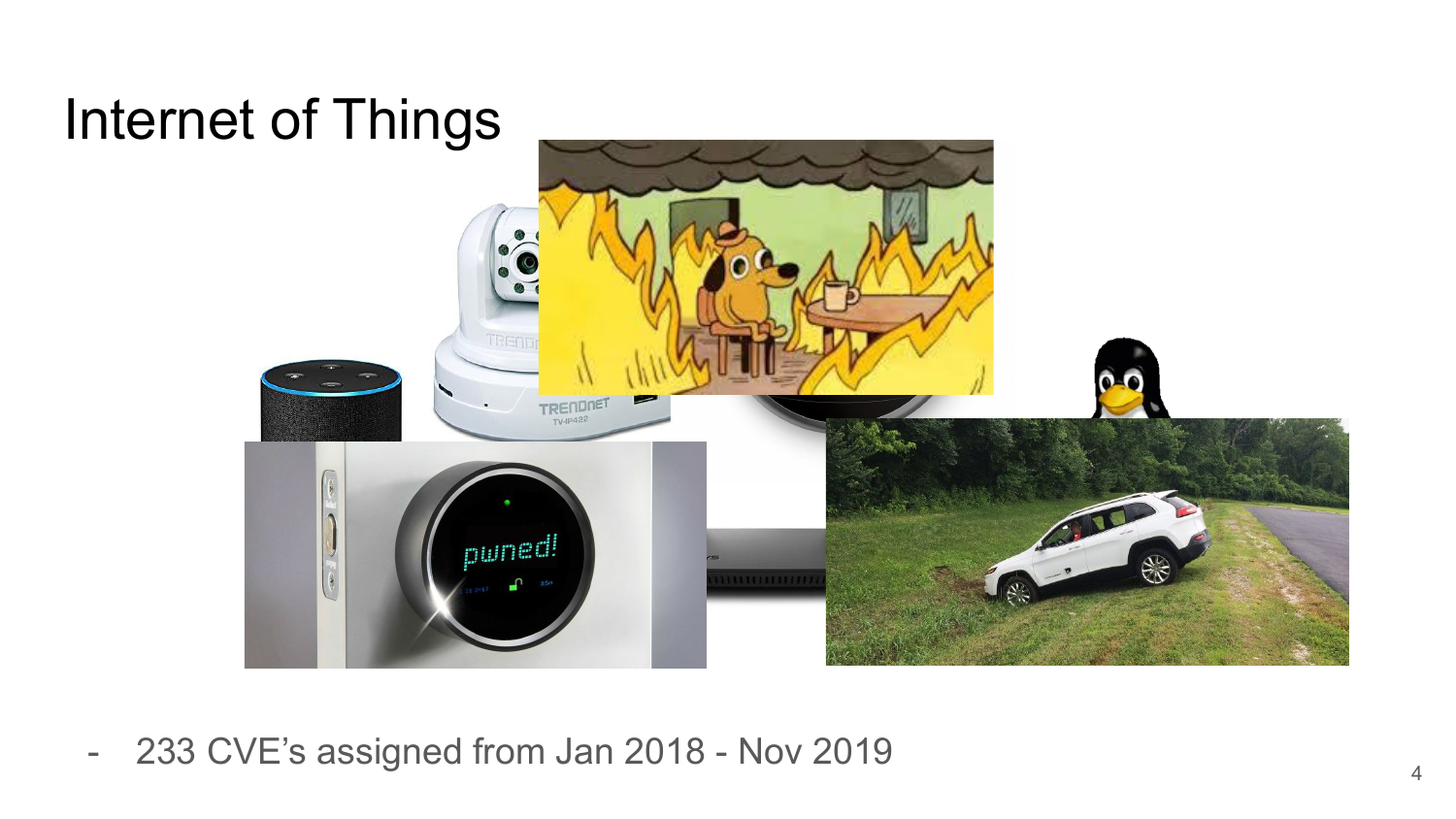

- 233 CVE's assigned from Jan 2018 - Nov 2019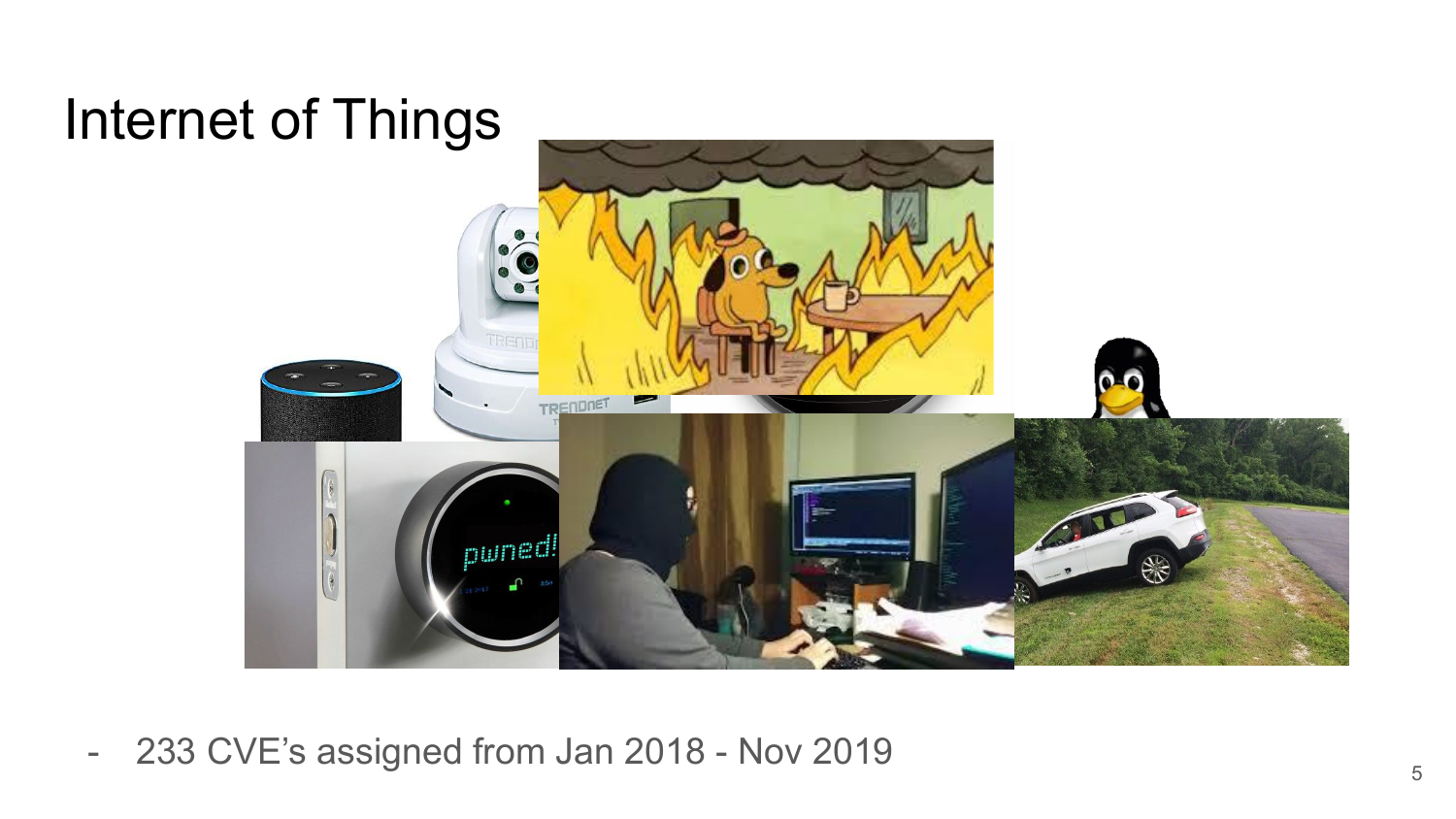# Fuzz Target

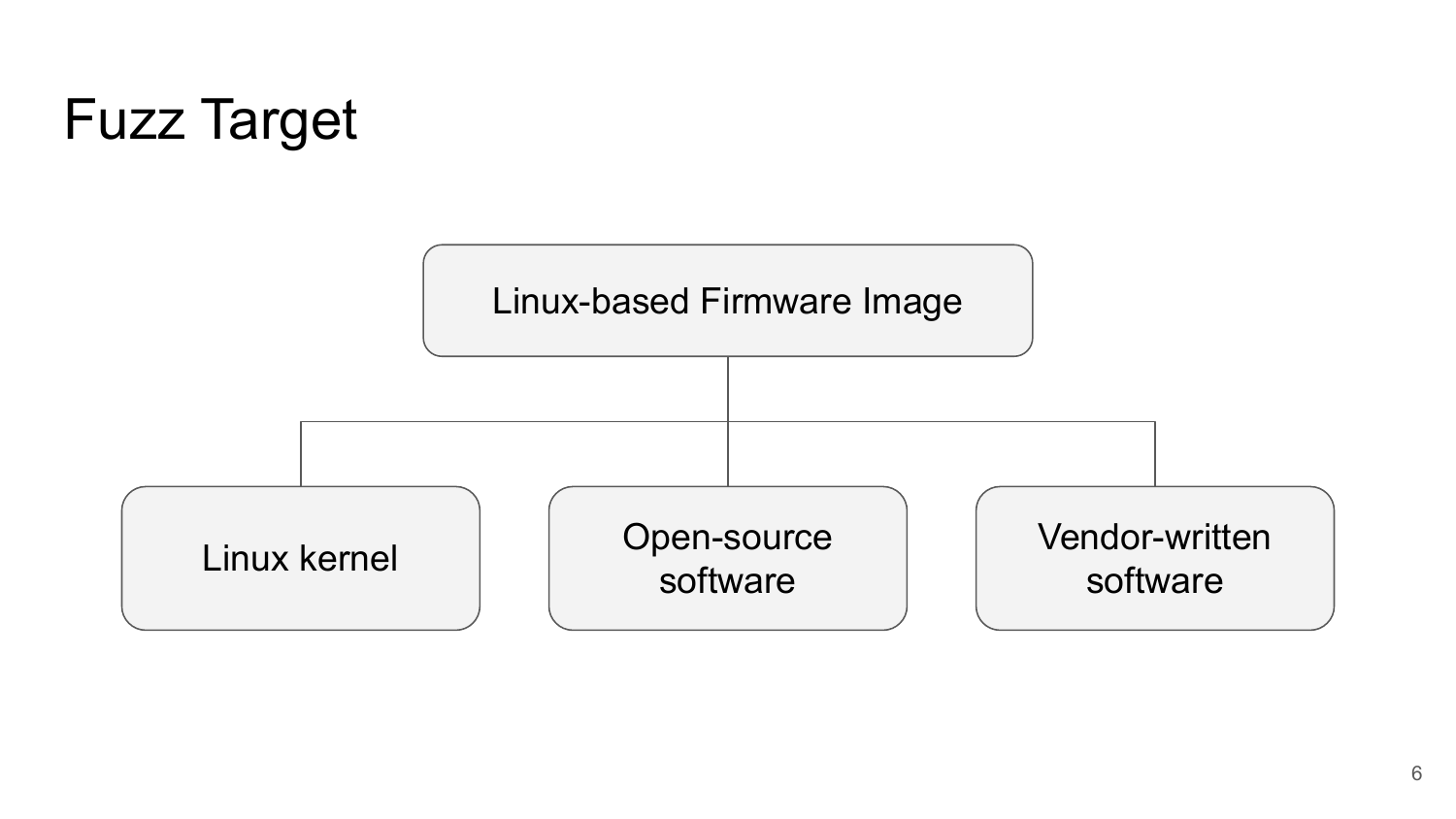# Fuzz Target



Can be independently analyzed  $7$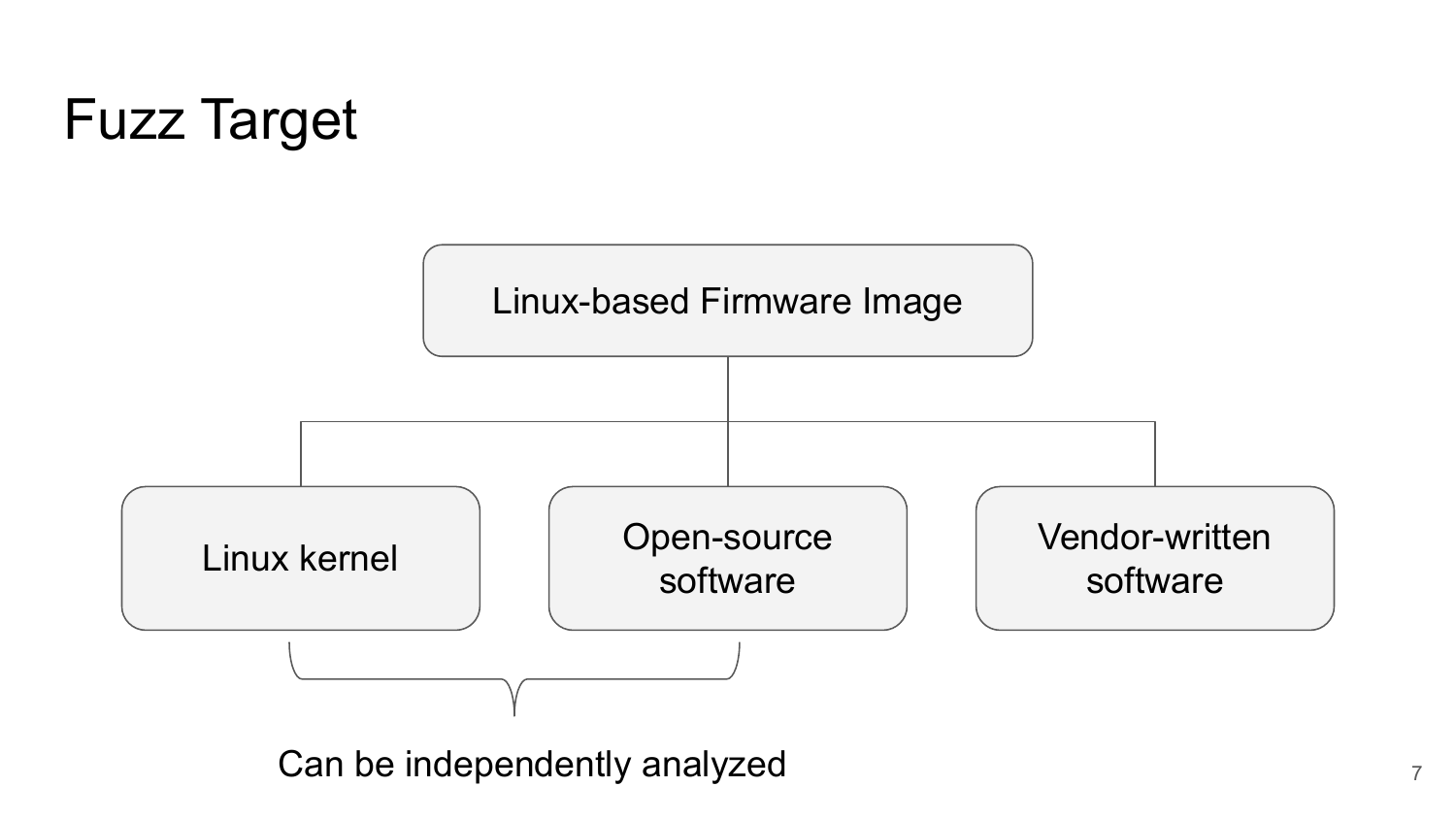# Fuzz Target

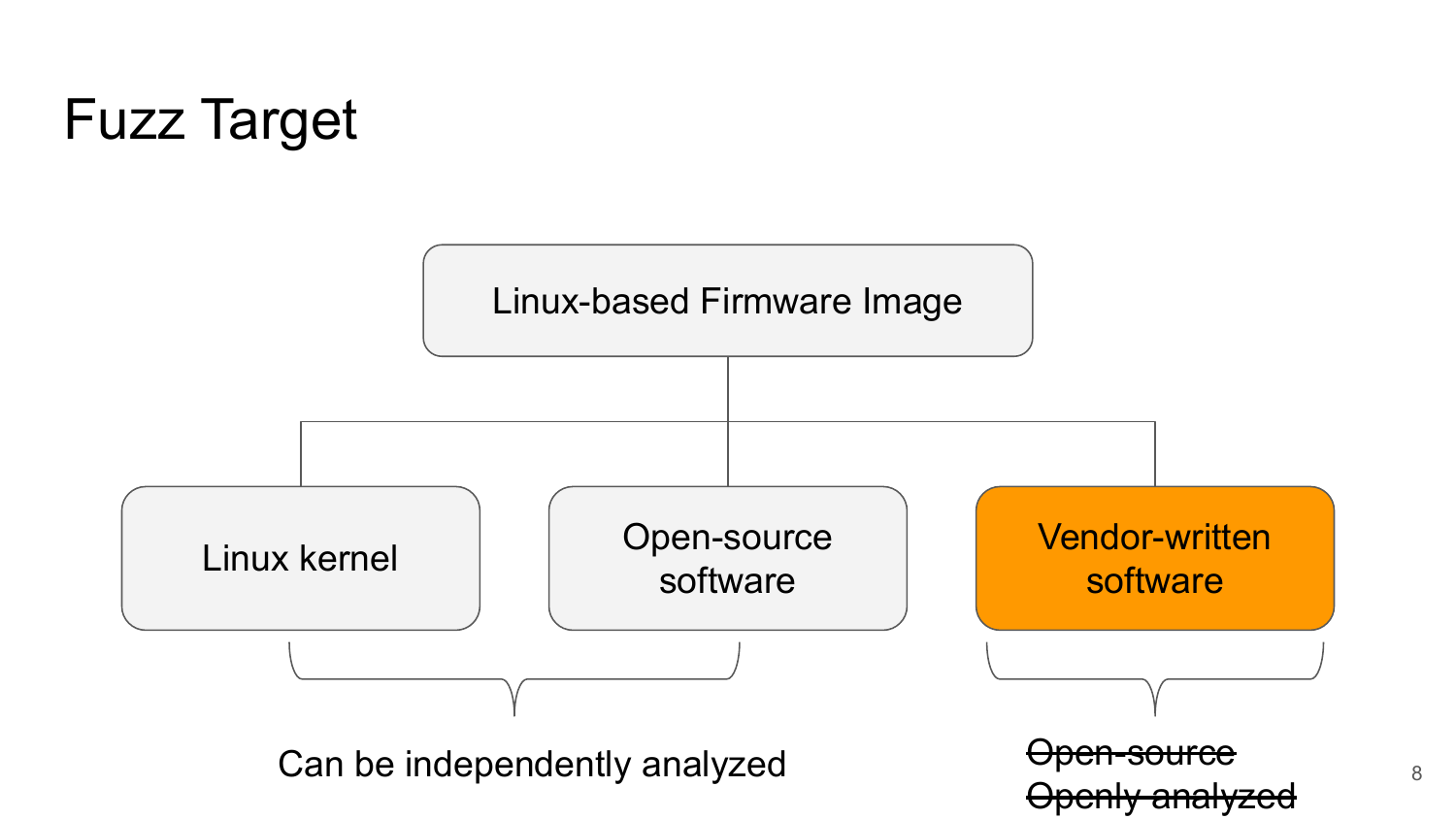Challenges and Solutions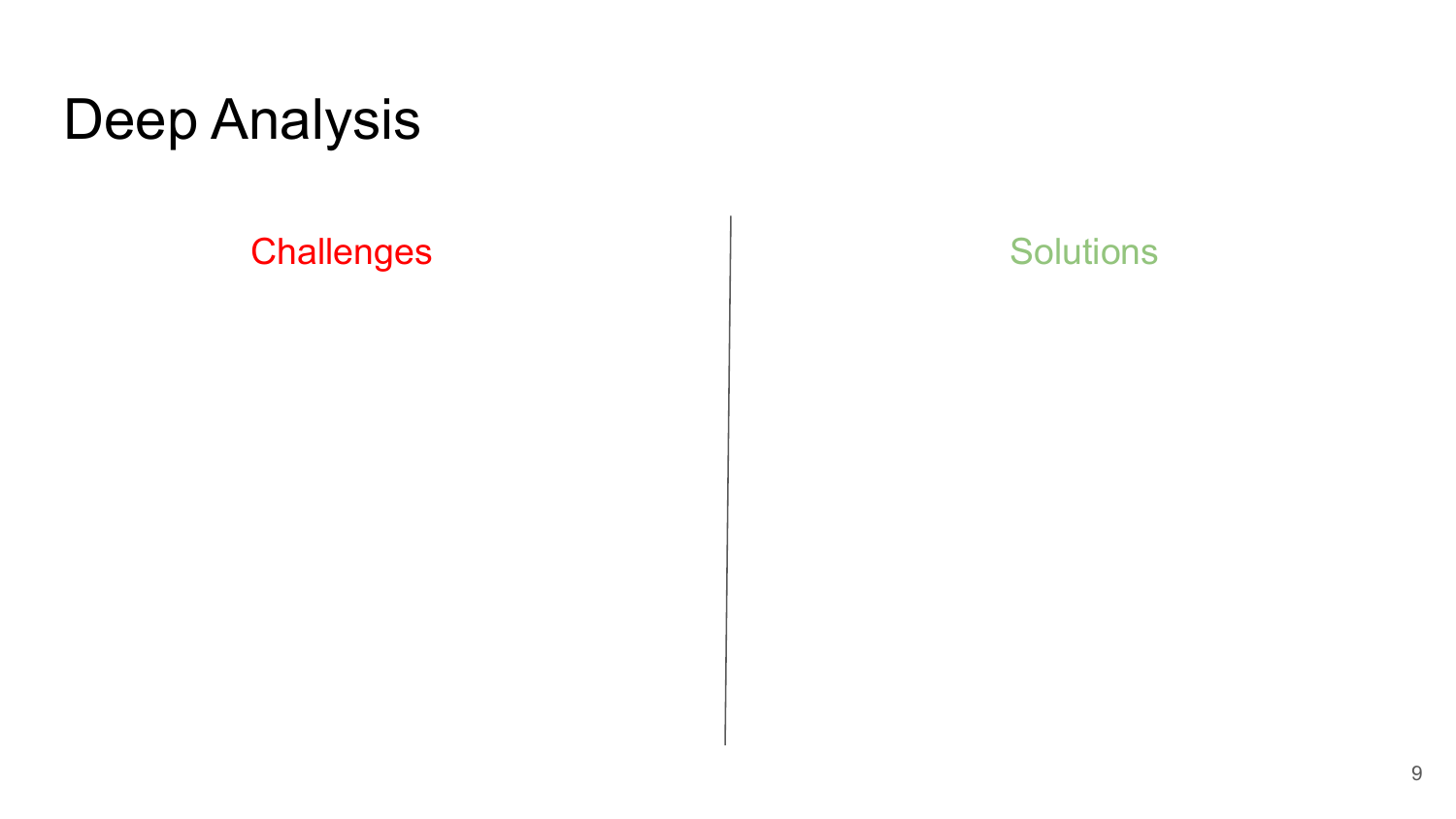#### Challenges and Solutions

#### Syntactically legal input generation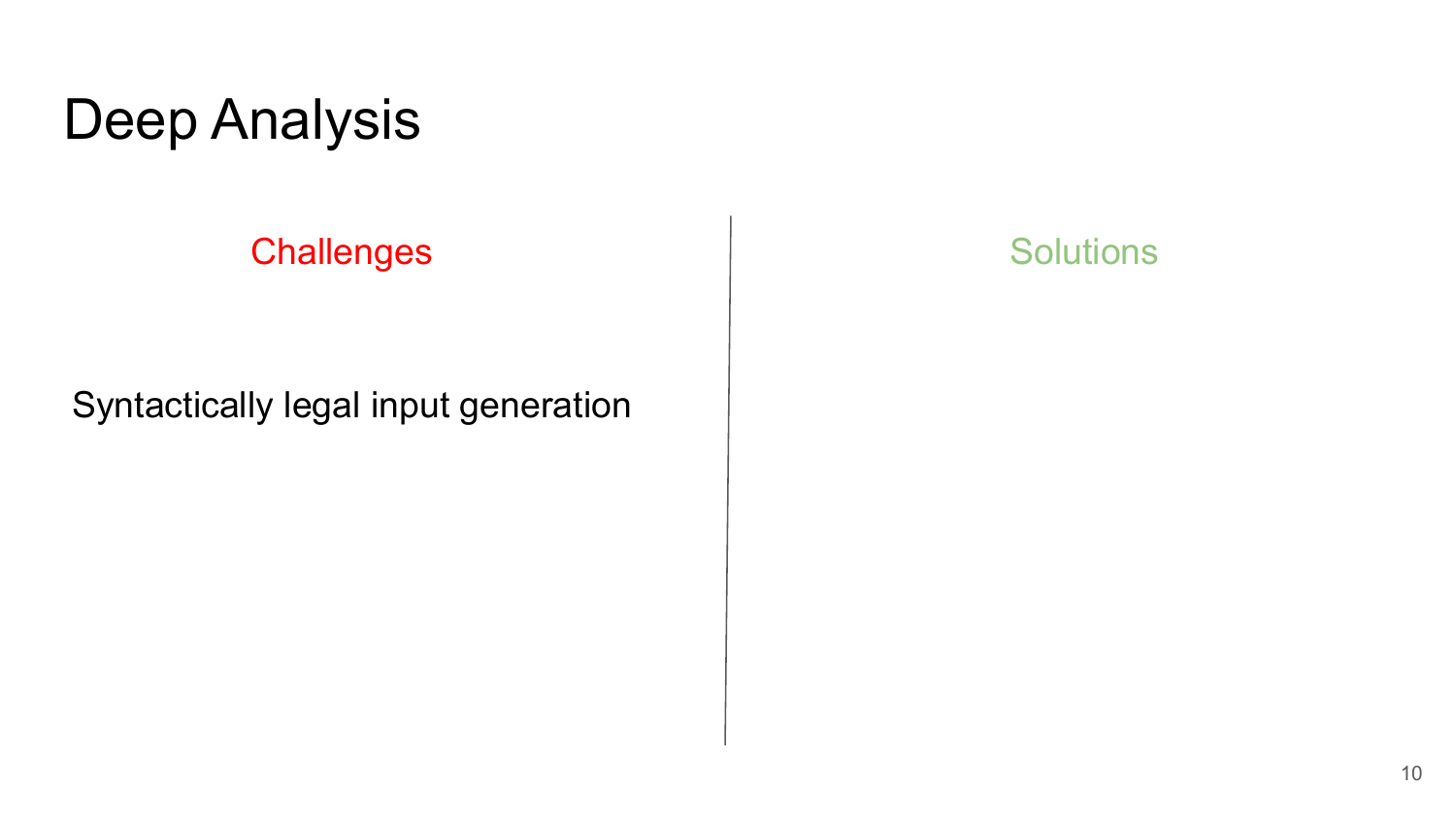Challenges and Solutions

Syntactically legal input generation  $\Box$  Utilize the web API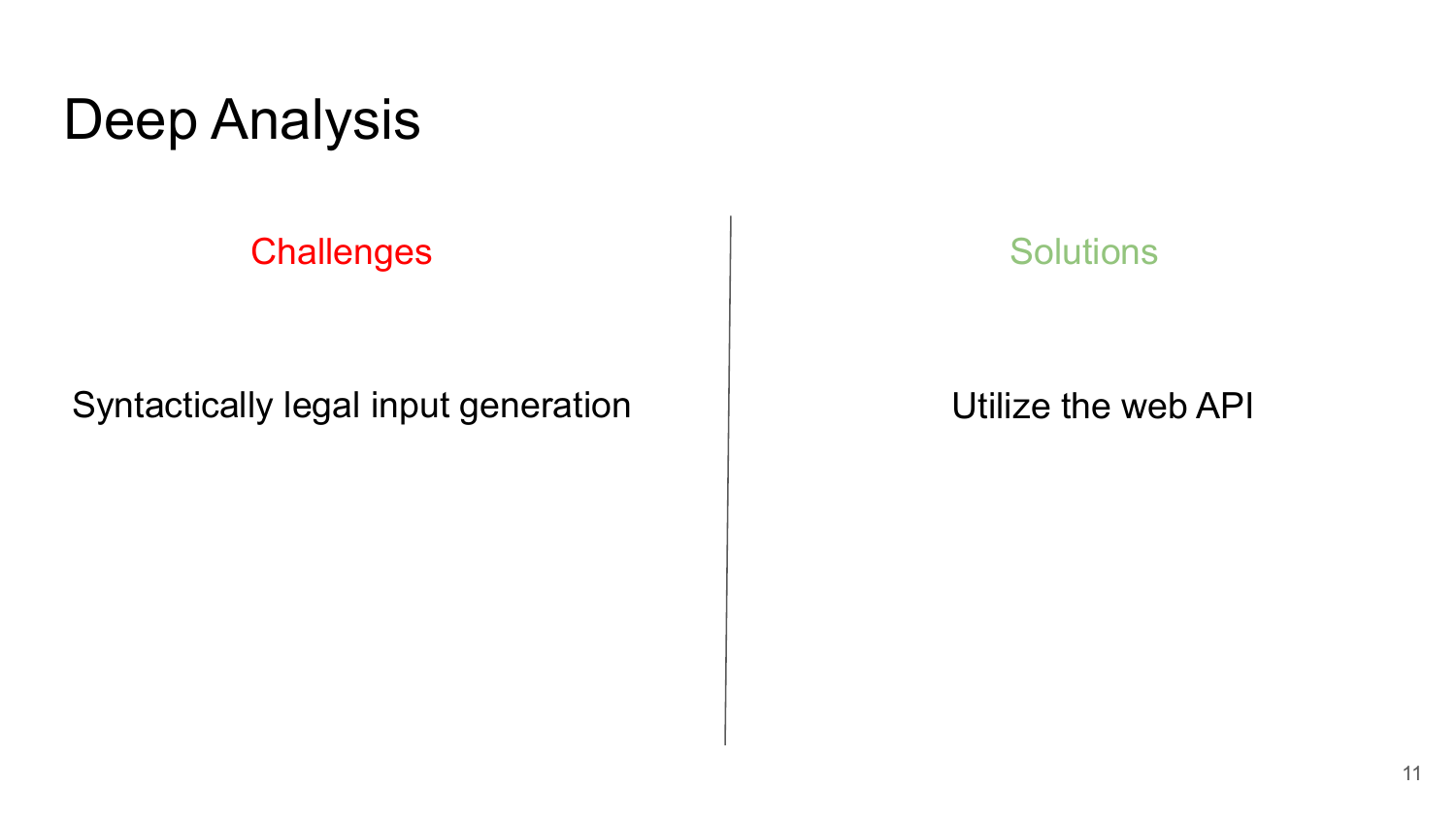Challenges and the solutions of the Solutions

Syntactically legal input generation  $\Box$  Utilize the web API

Fine-grained vulnerability monitoring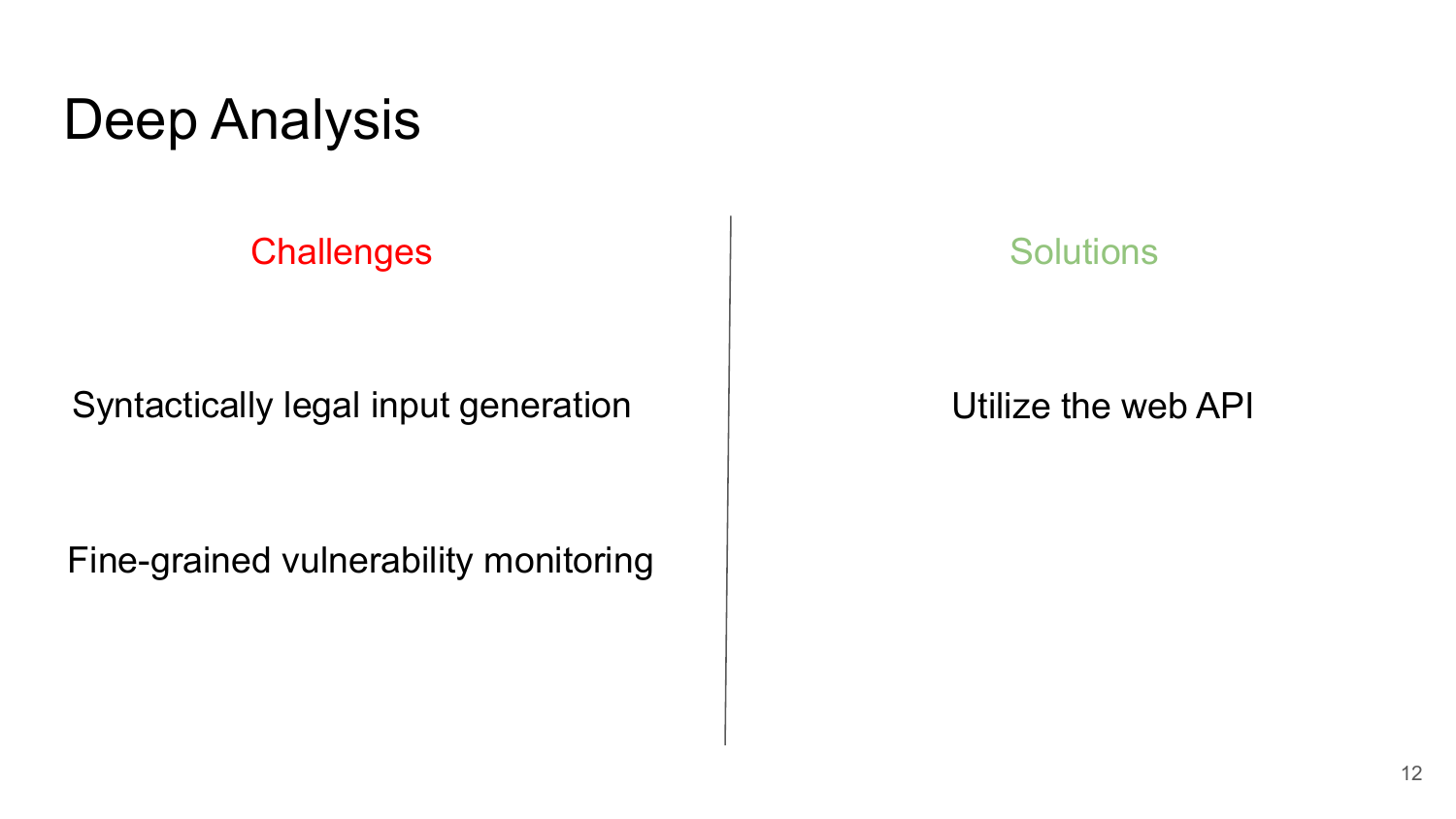**Challenges** Solutions

Syntactically legal input generation  $\Box$  Utilize the web API

Fine-grained vulnerability monitoring

Monitor injection into runtime environment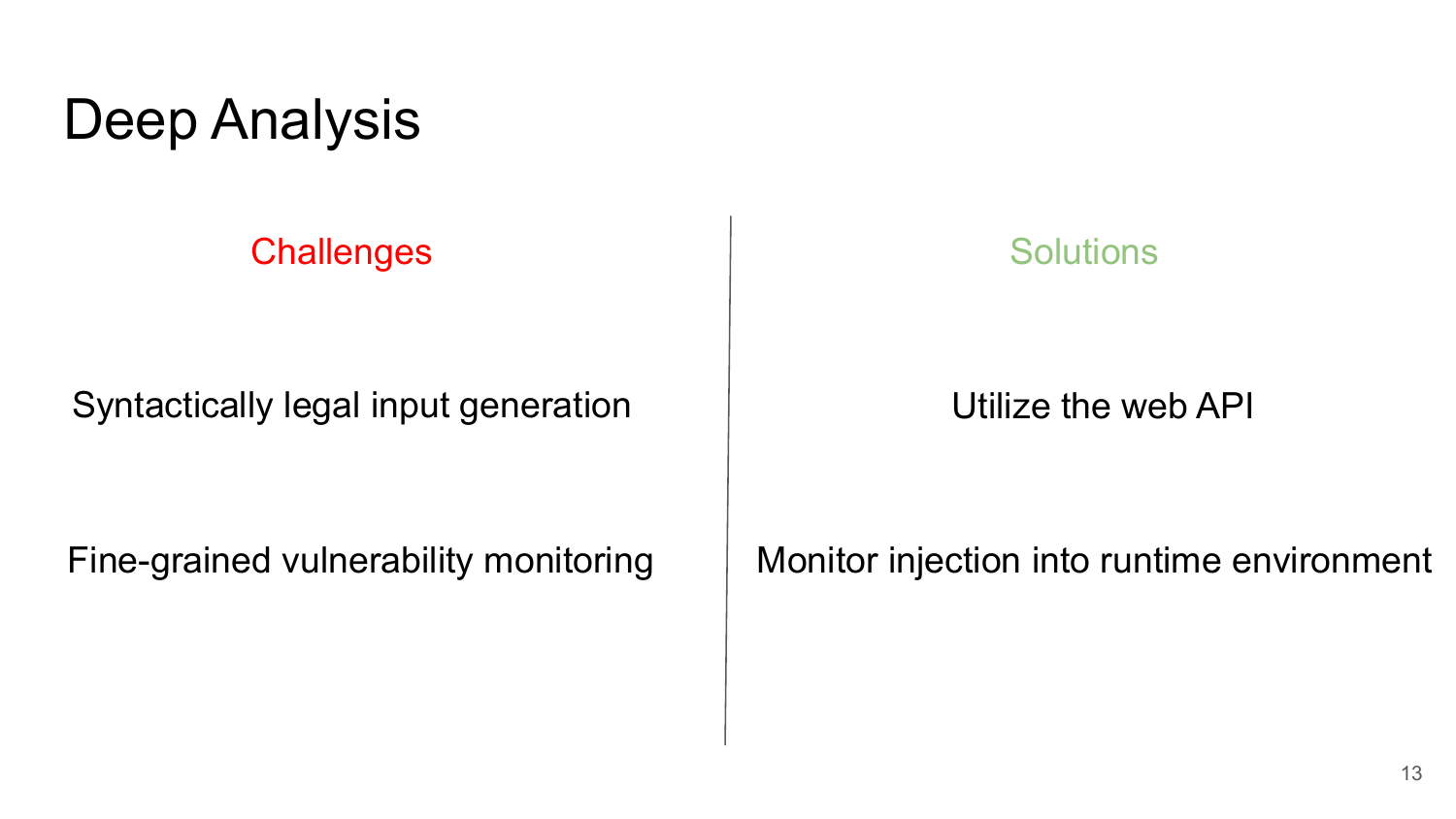**Challenges** Solutions

Syntactically legal input generation Theorem Chilize the web API

Fine-grained vulnerability monitoring

Device-independent dynamic analysis

Monitor injection into runtime environment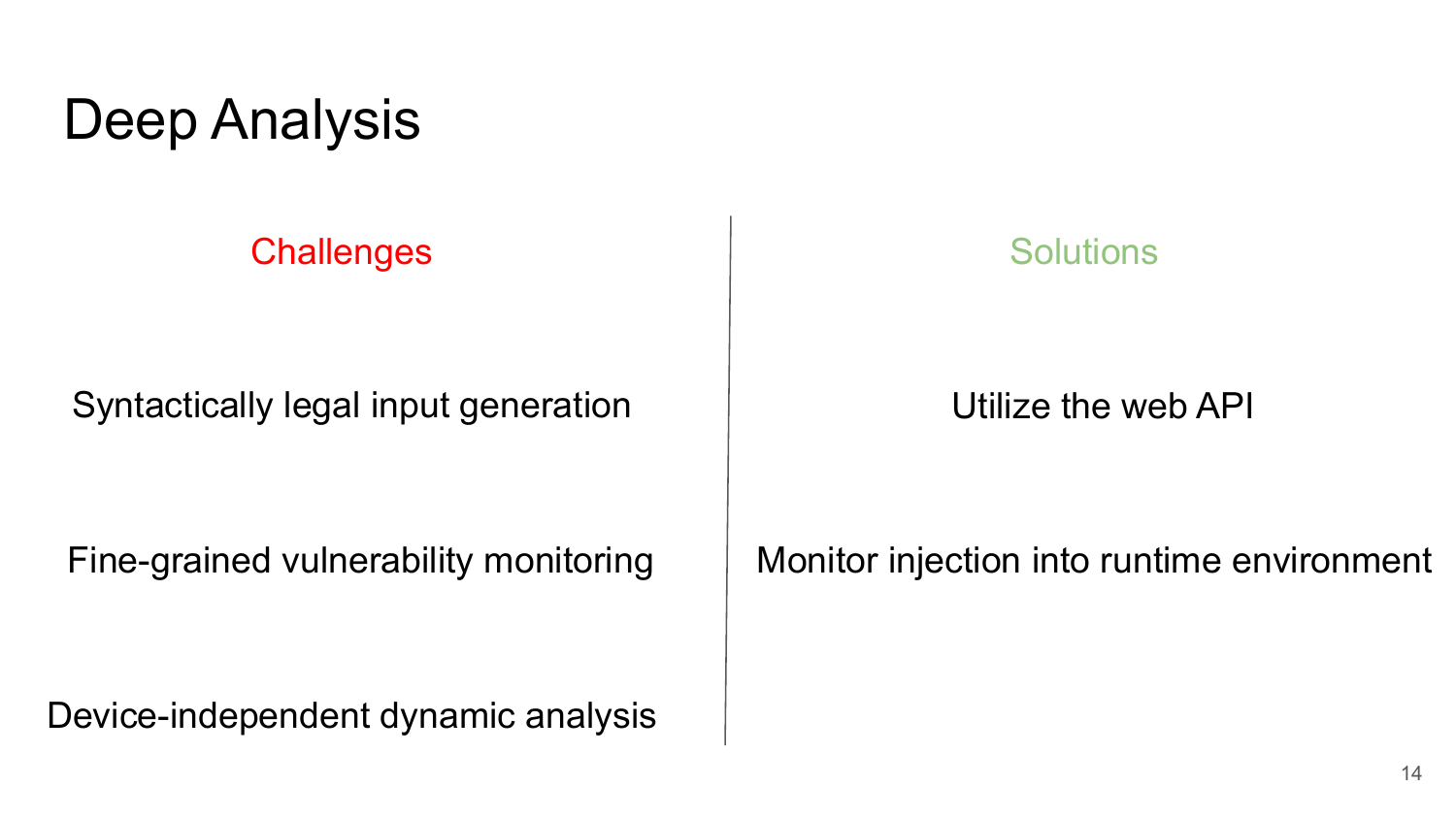#### **Challenges** Solutions

Syntactically legal input generation Theorem Chilize the web API

Fine-grained vulnerability monitoring

Monitor injection into runtime environment

Device-independent dynamic analysis Full-system emulation of firmware image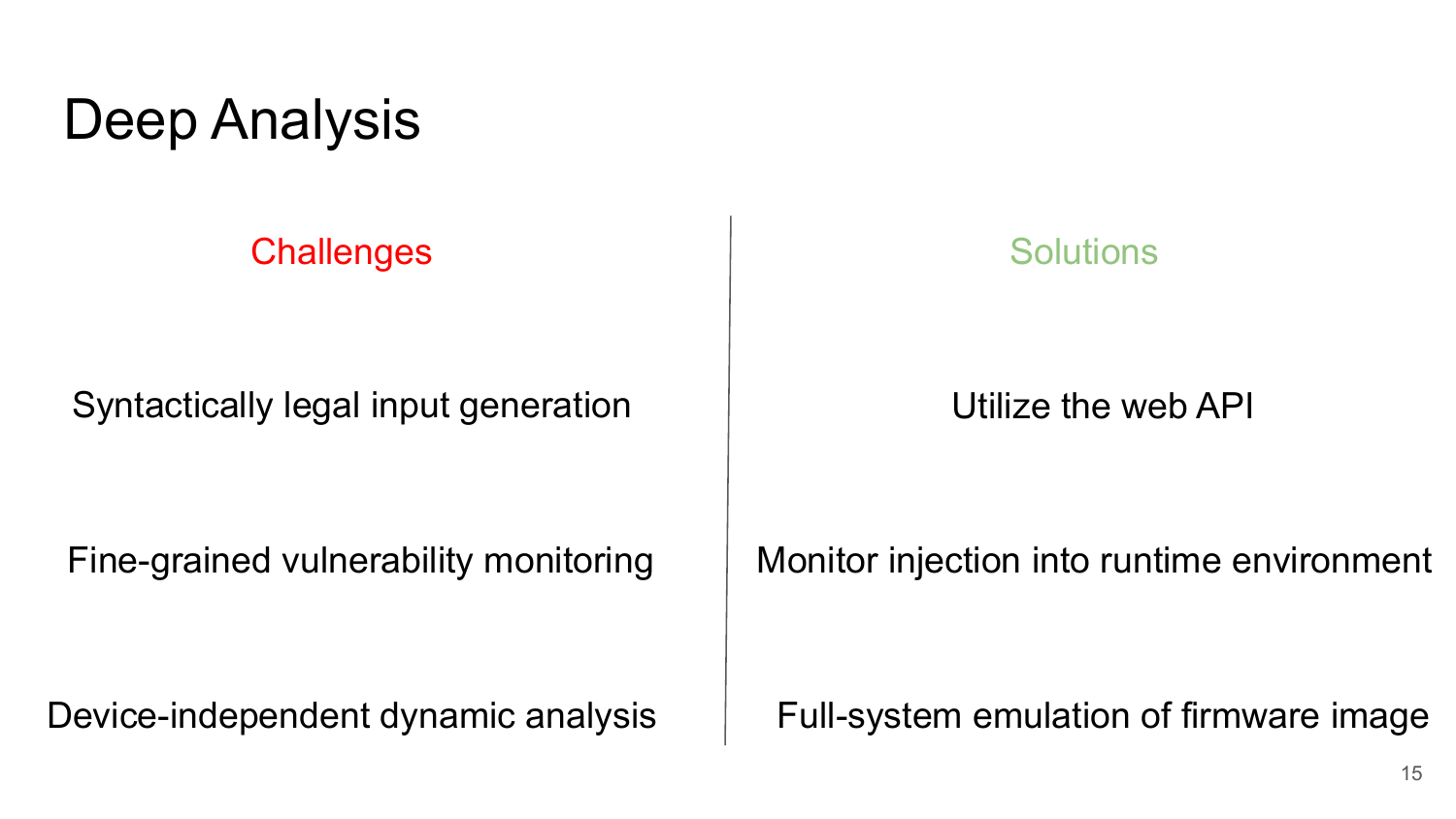## FirmFuzz Design

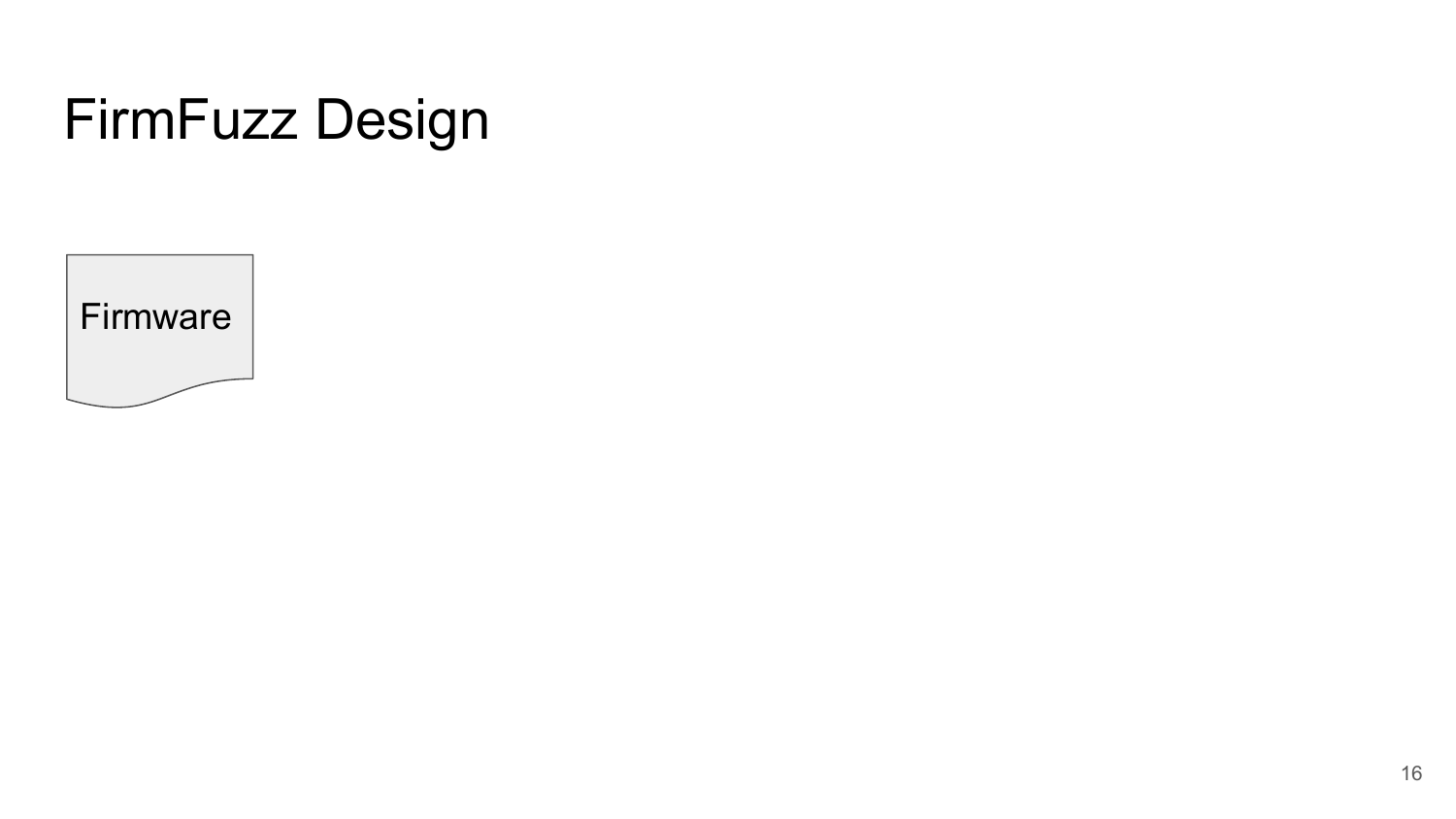

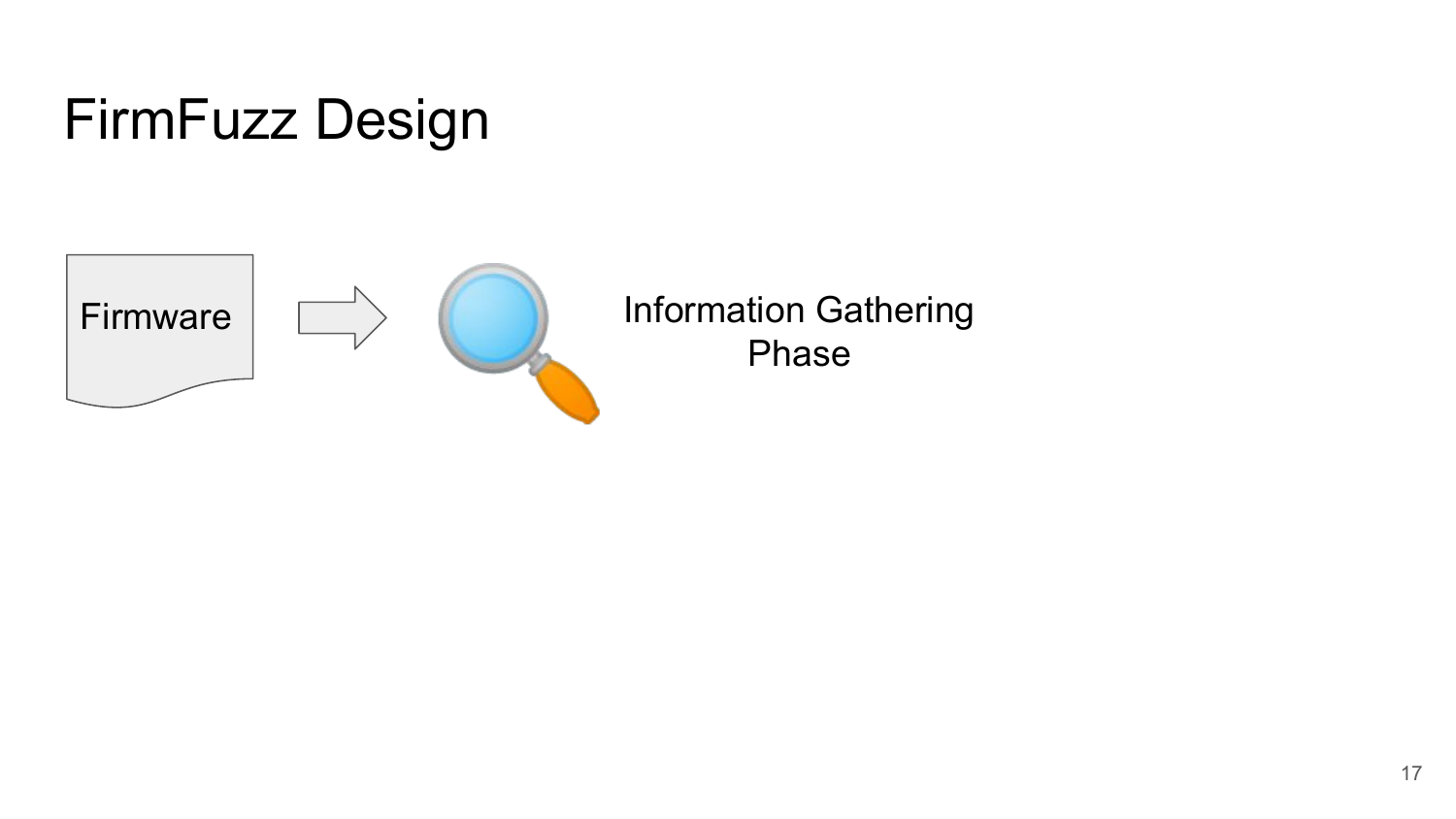# FirmFuzz Design

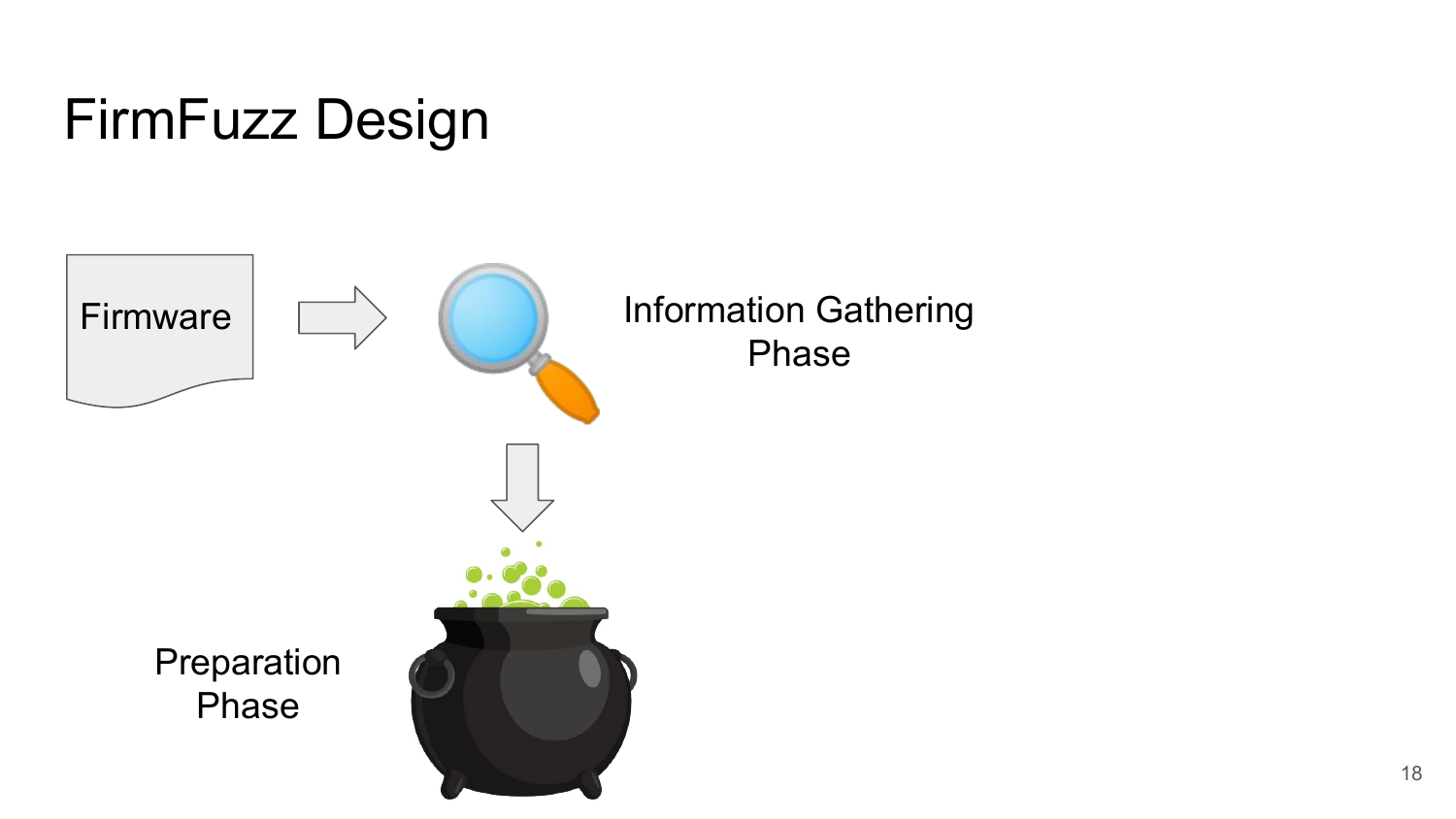

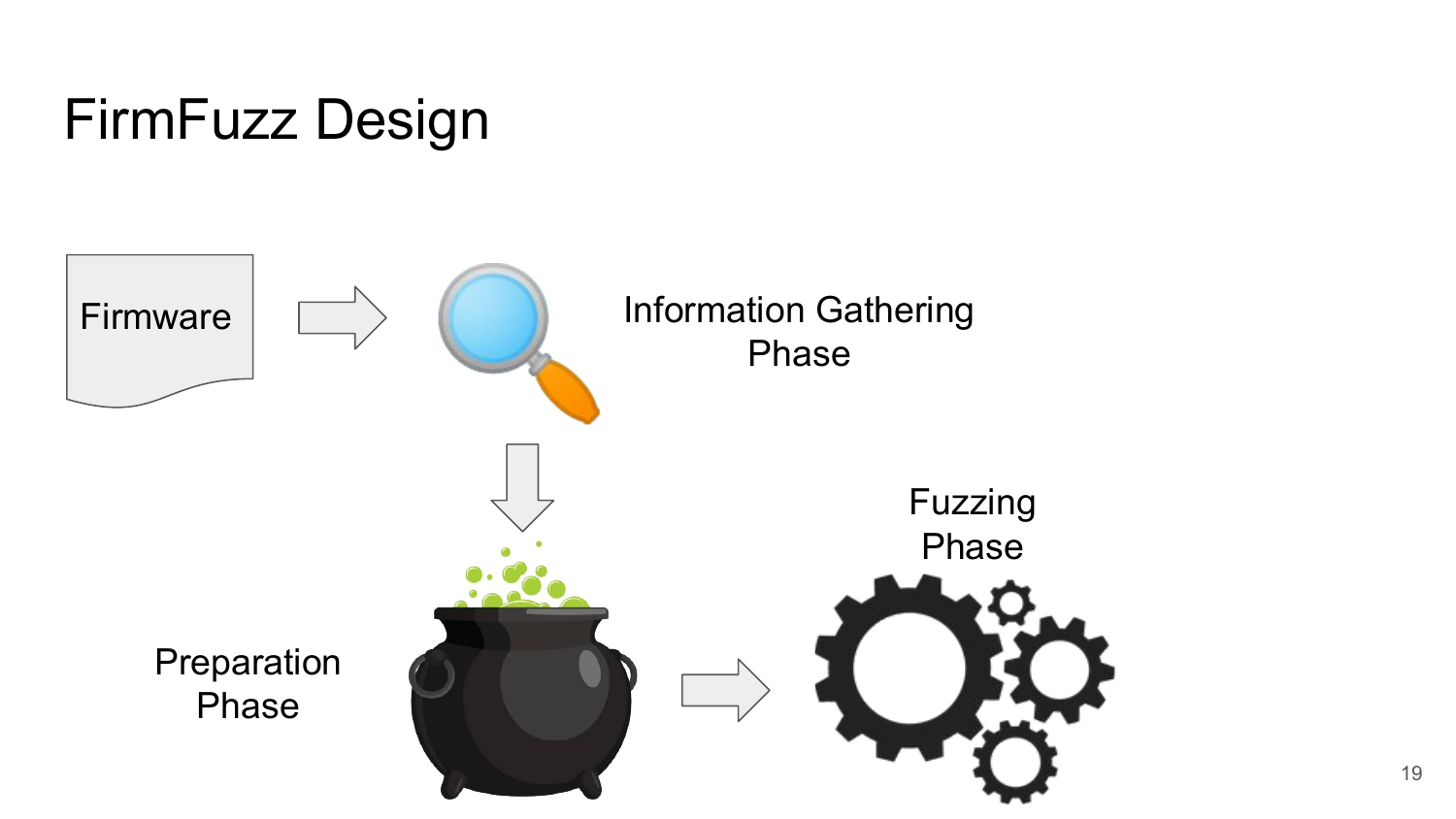

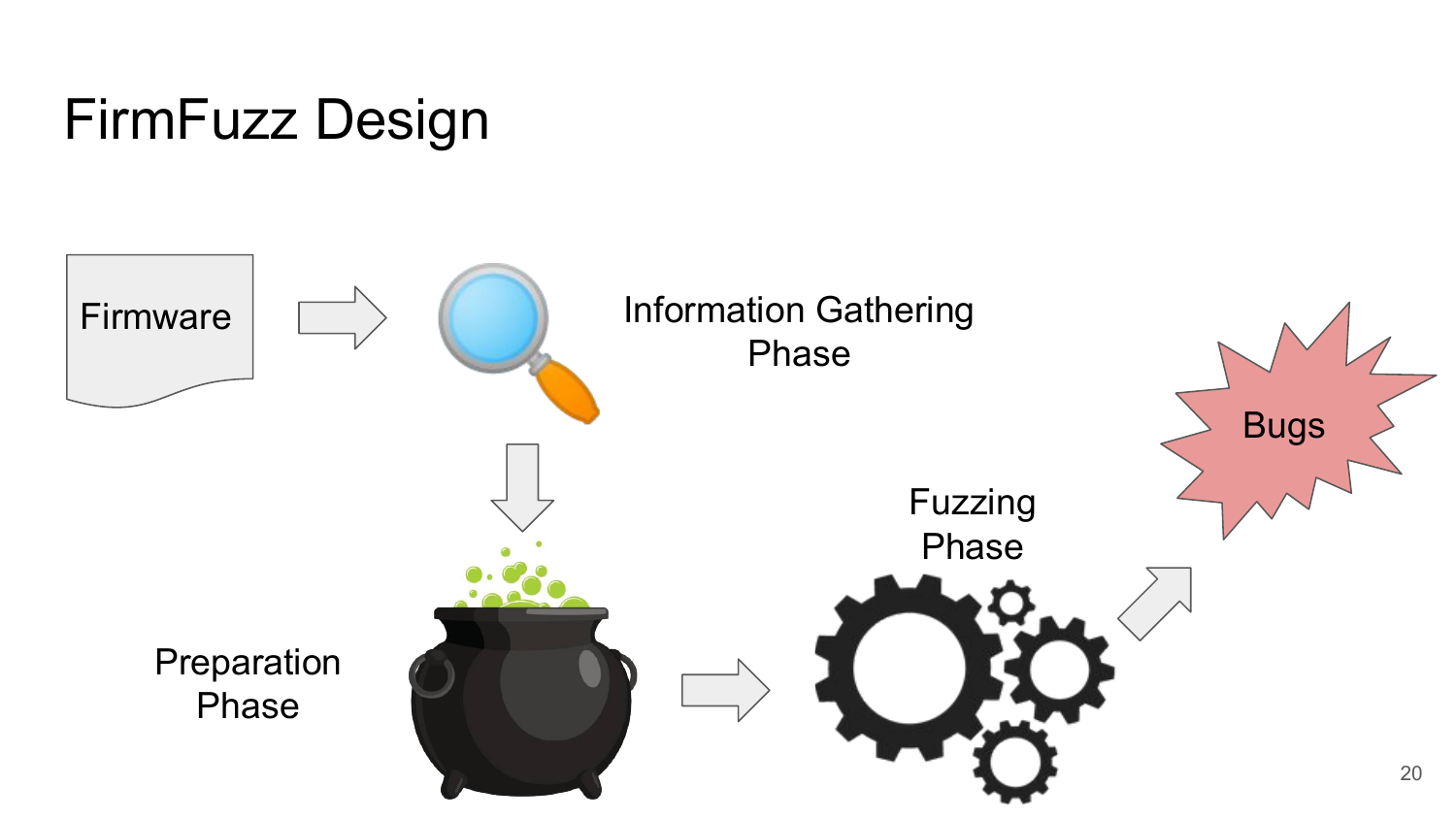# Information Gathering Phase

- Discover authentication credentials
	- Increase fuzzer coverage
- Static analysis of PHP scripts
	- Find inputs for vulnerable code paths
	- Perform taint analysis to build input constraints

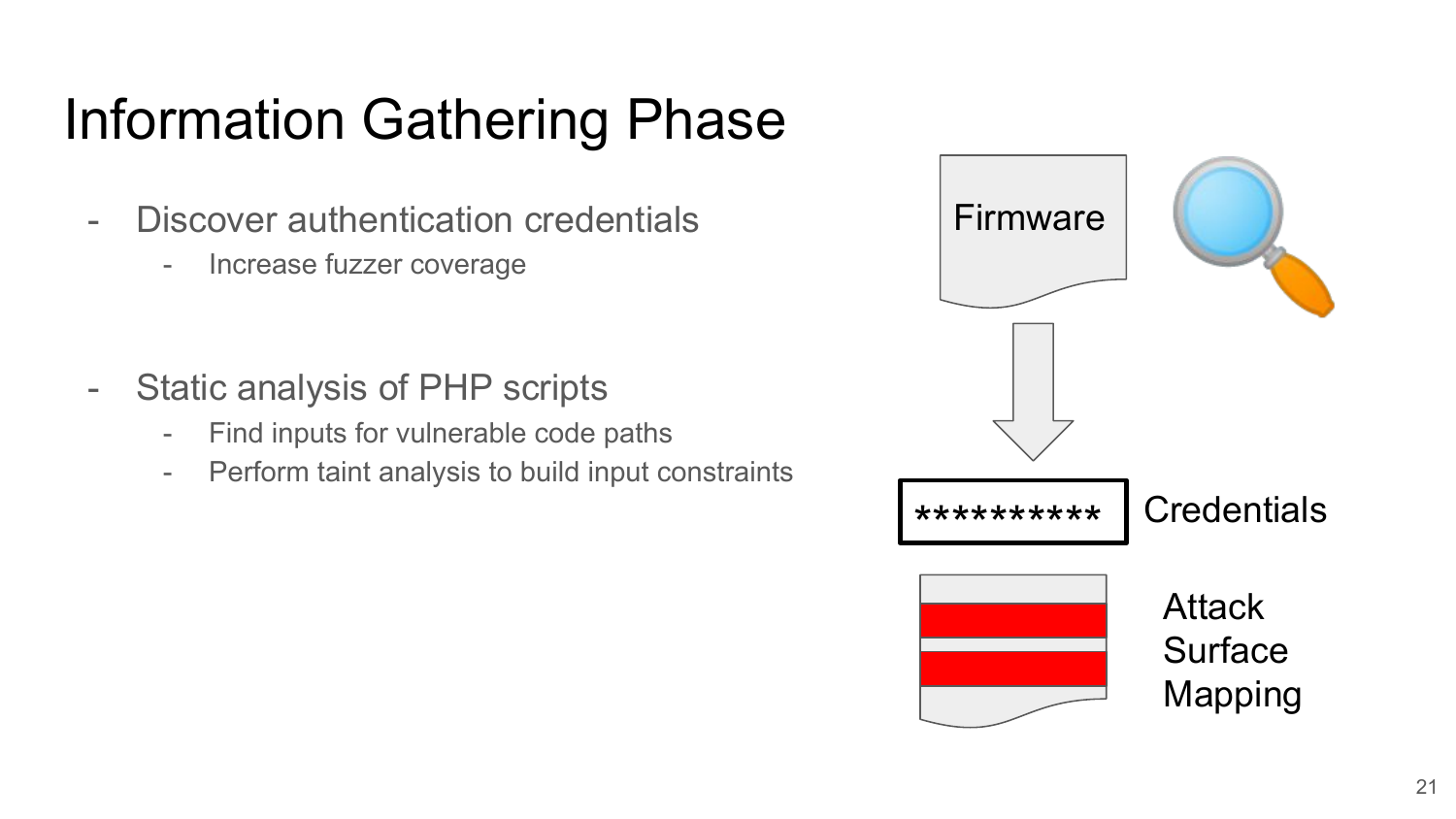## Preparation Phase

- Helper injection
	- Allows FirmFuzz to perform fine-grained vulnerability monitoring
		- CI Helper binaries
		- BO, NPD Exception handling mechanism of the kernel
		- XSS Host-side monitoring
- Peripheral mapping
	- Firmware may require unsupported peripherals during runtime
	- FirmFuzz automatically creates mappings to a *fake* peripheral
- Network configuration
	- FirmFuzz logs interactions with the kernel networking interface
	- Creates an appropriate virtual network configuration

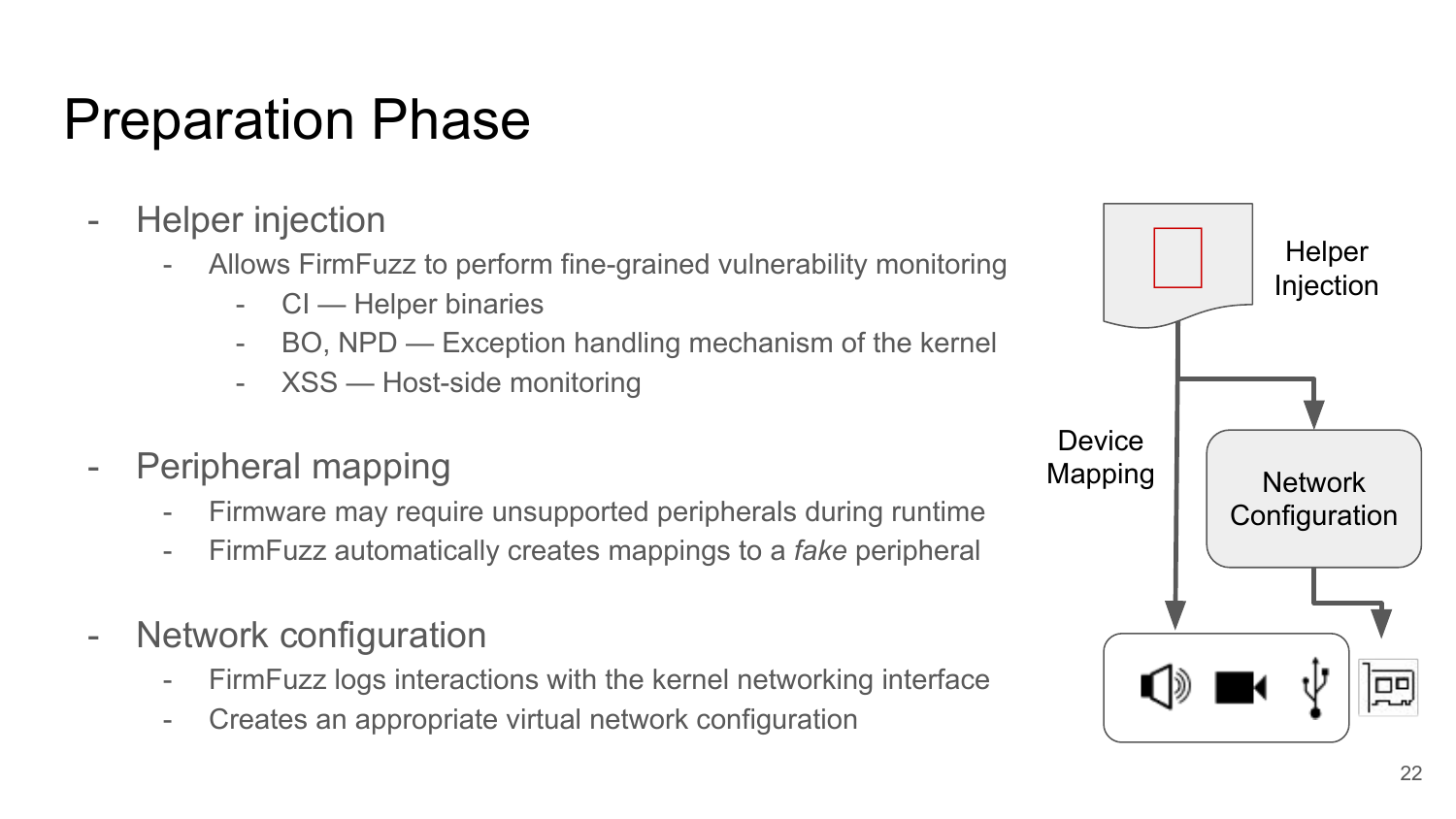# Fuzzing Phase

- Syntactically legal input generation
	- Use headless browser for interaction with web API
- Deterministic vulnerability detection
	- Leverage runtime monitors for vulnerability detection
- Fuzzing side-effects elimination
	- Use snapshots to revert firmware to a consistent state
- Payload delivery
	- Bypass web API validation checks by generating raw requests

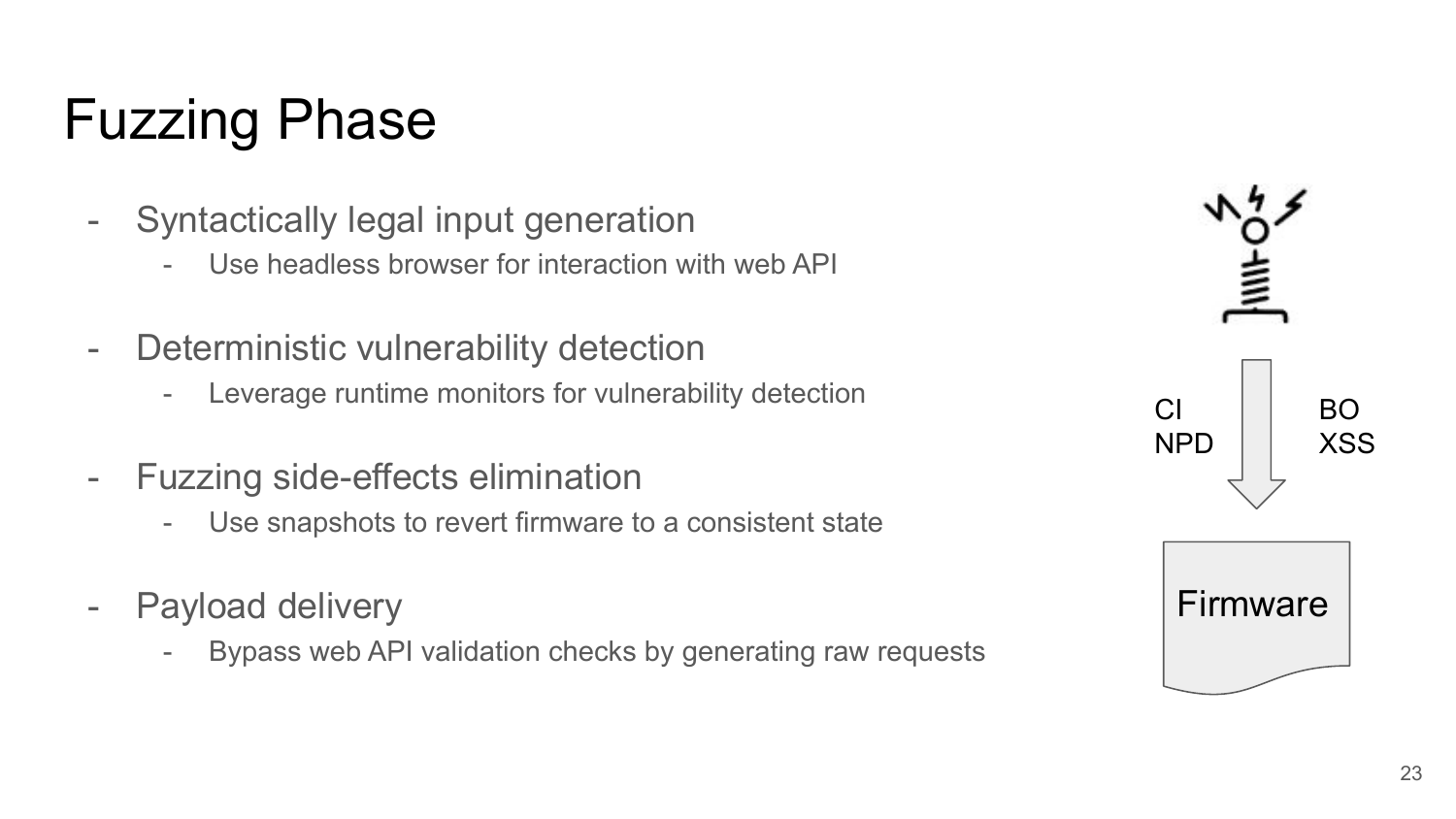# Fuzzing Workflow

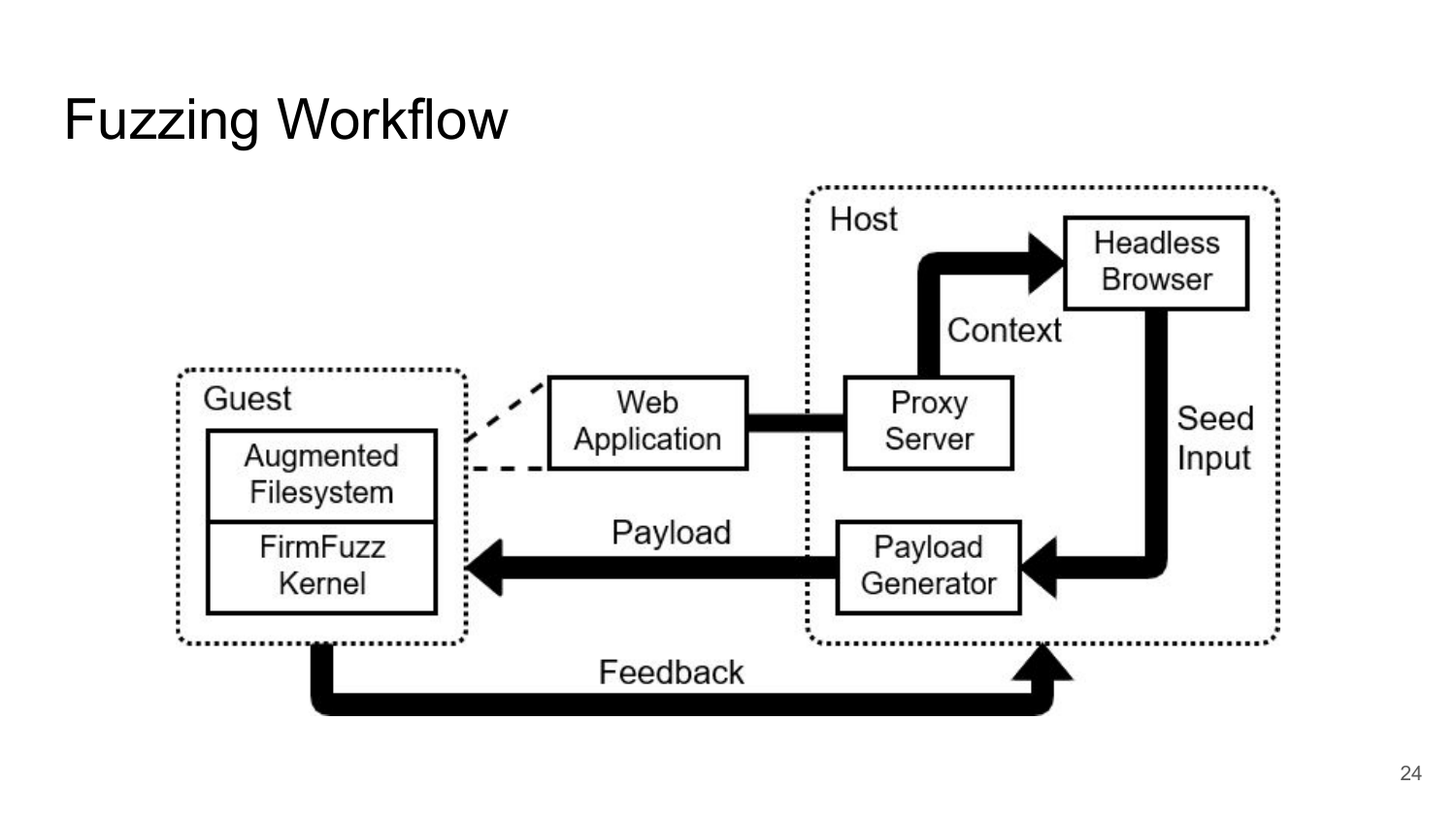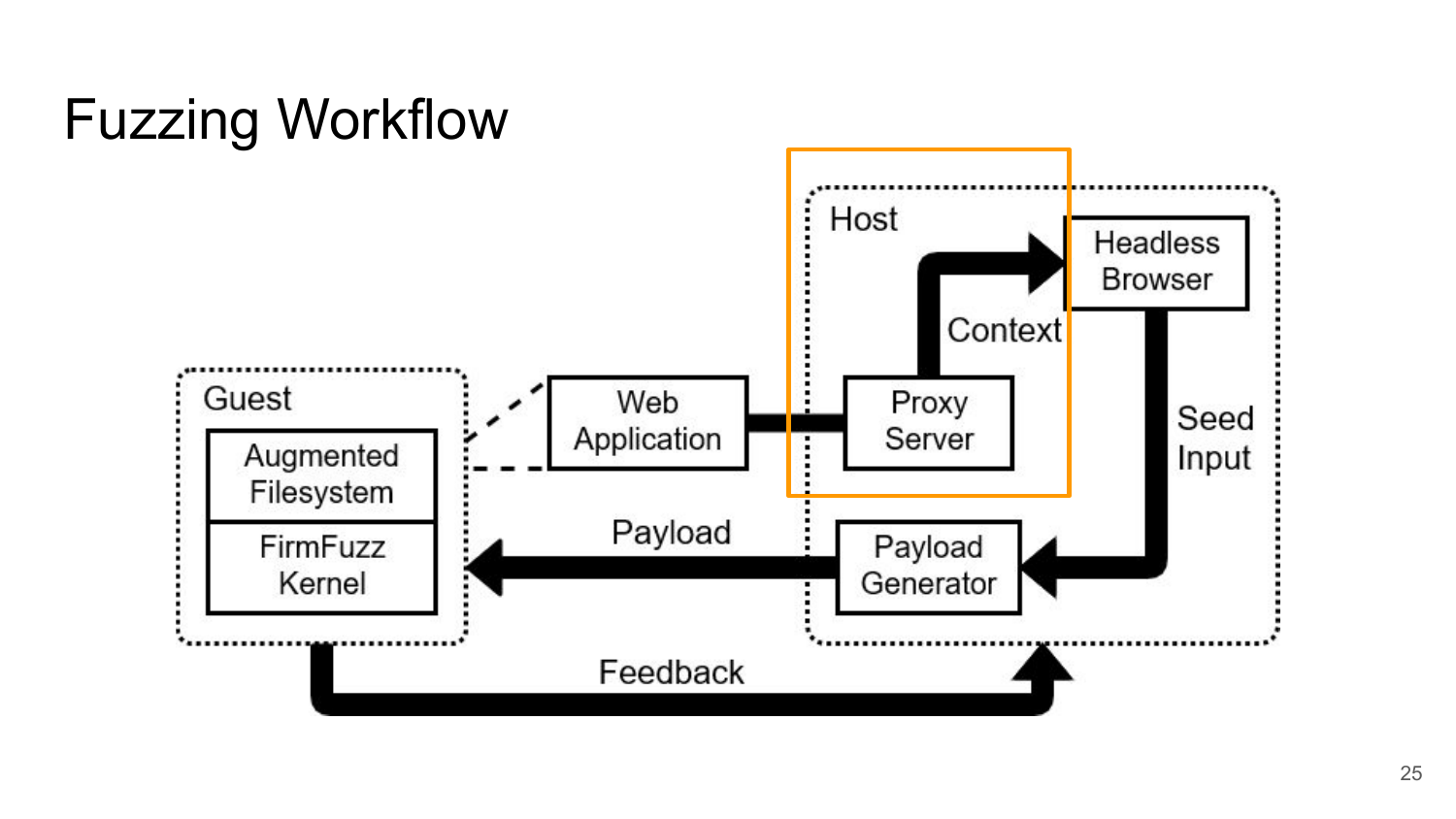# Fuzzing Workflow

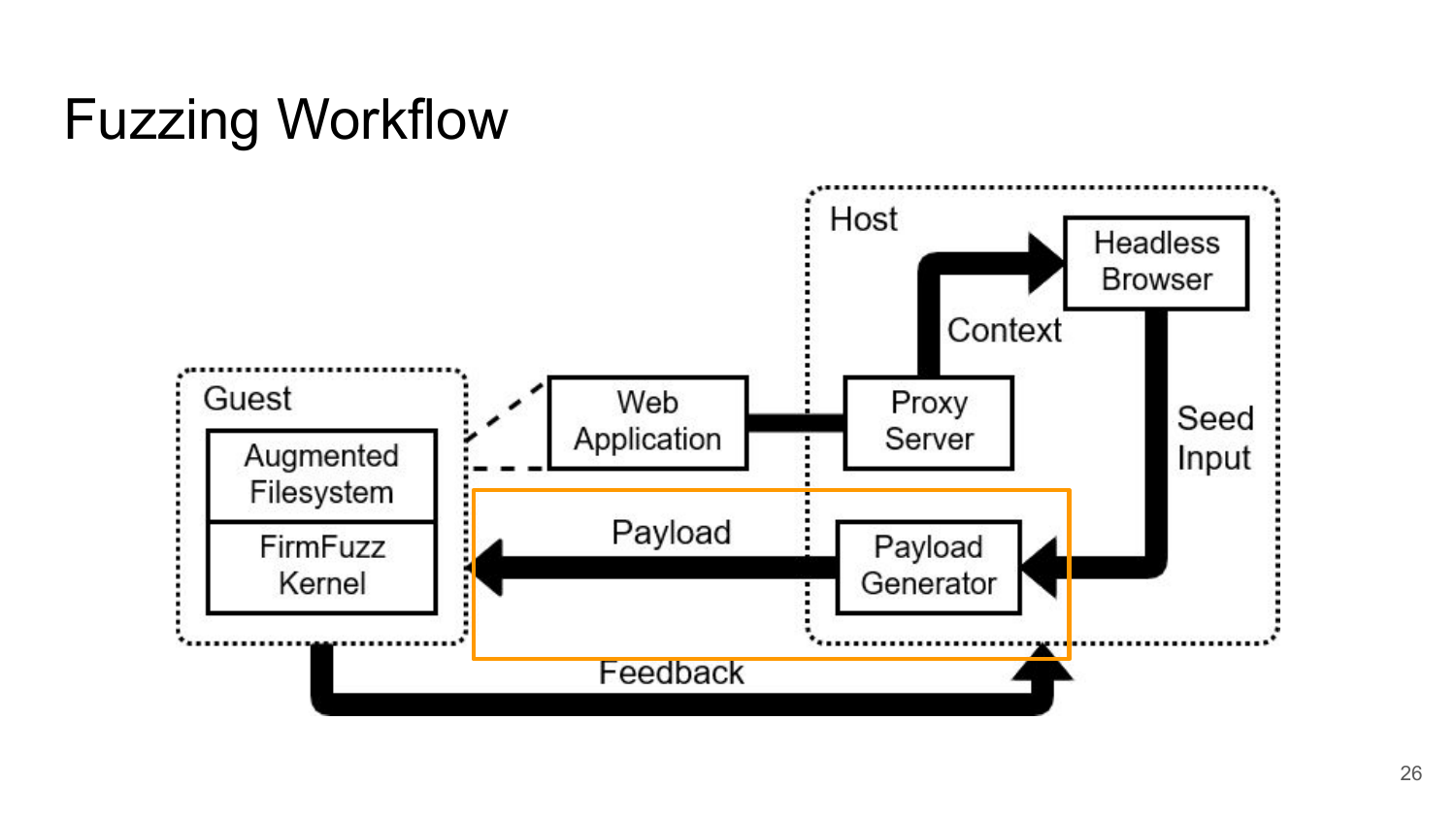# Fuzzing Workflow

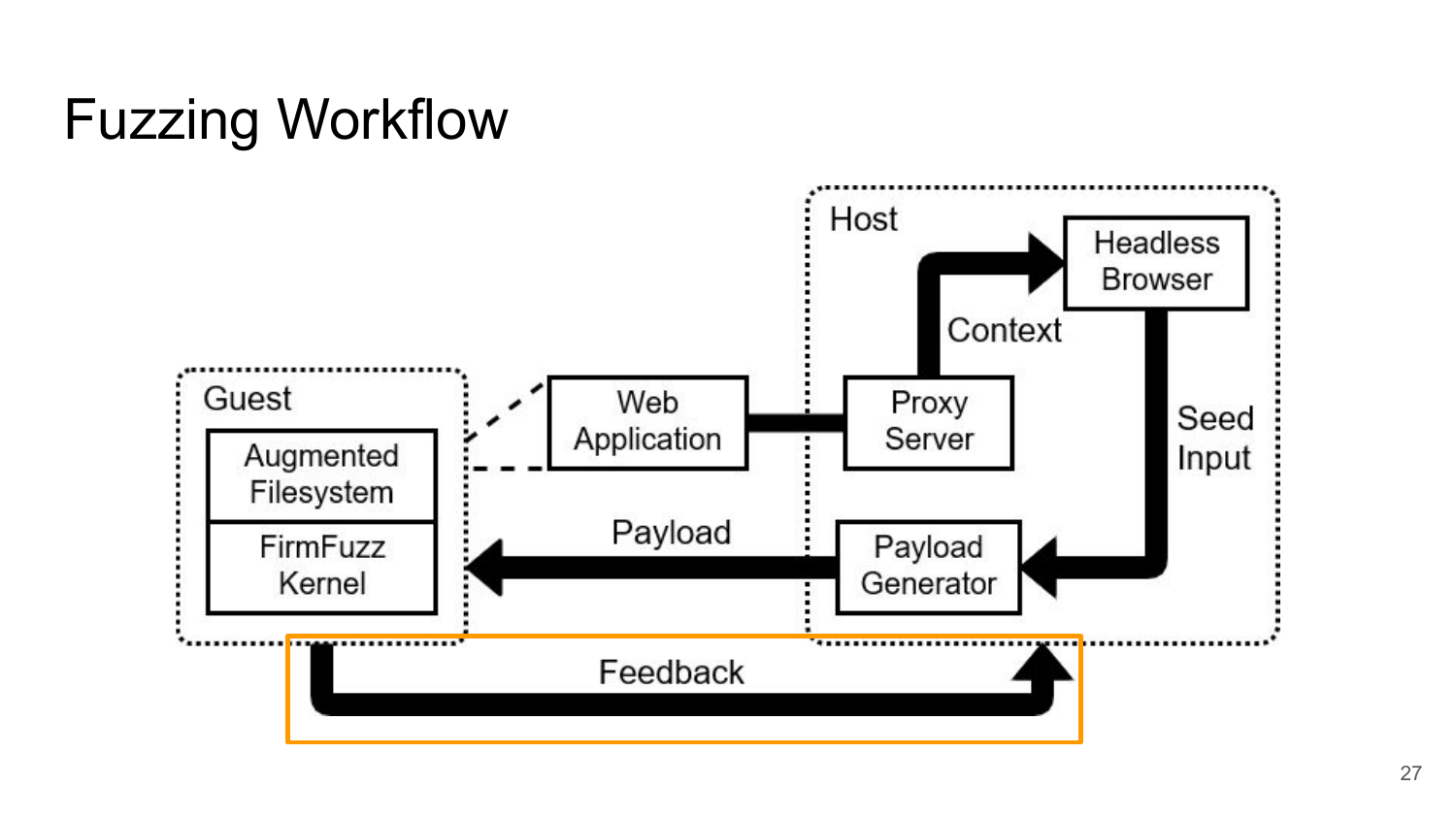## **Evaluation**

- Analyzed 6427 firmware images scraped from three vendors
- Found 7 vulnerabilities across 6 different devices
- Average runtime for the fuzzing phase was 16.7 minutes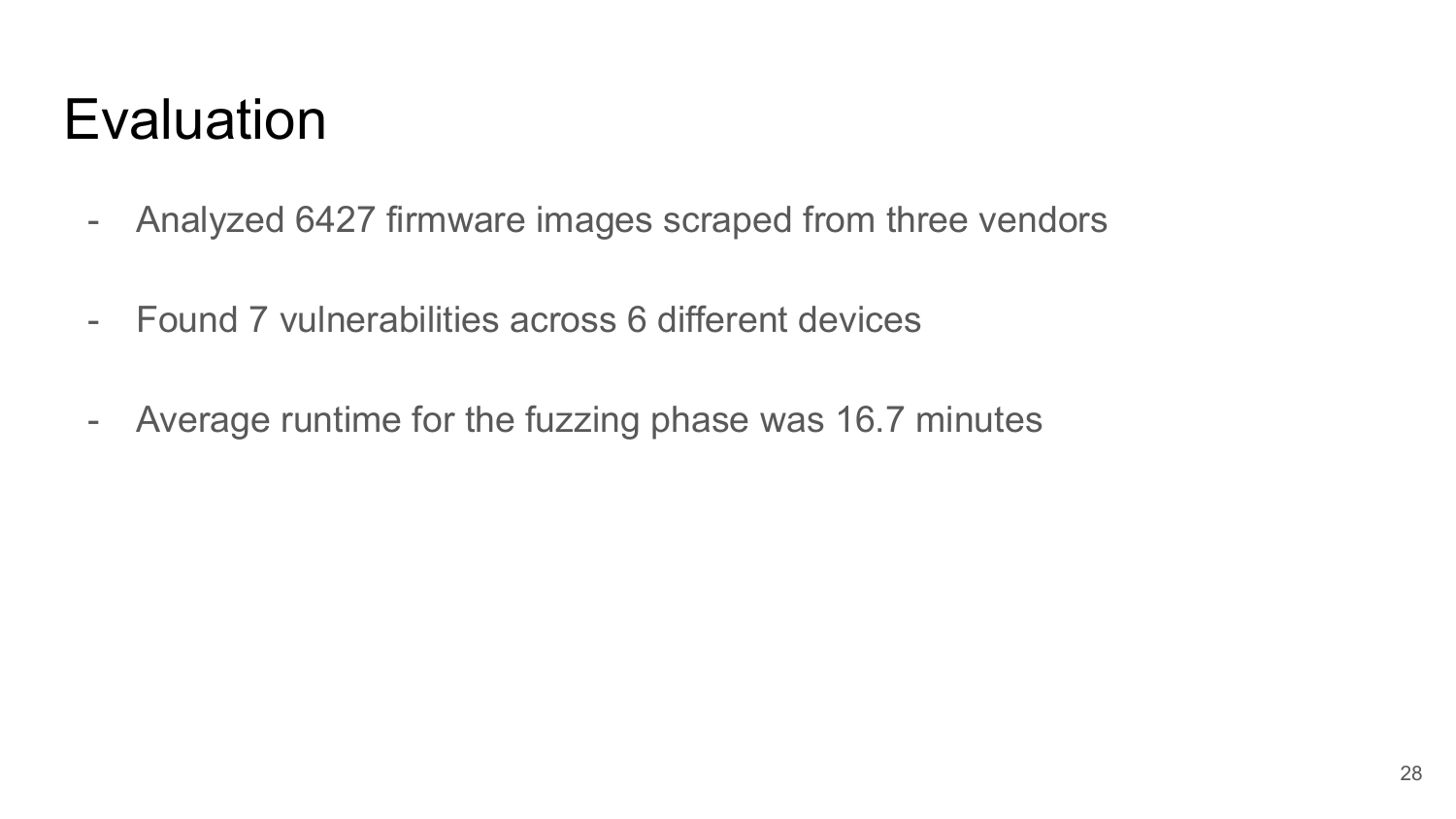### Firmware Image Breakdown

| <b>Vendor</b>   | <b>Network Inferred</b> | <b>Fuzzed</b><br>(Unique Devices) | <b>Unique</b><br><b>Web UI</b> |
|-----------------|-------------------------|-----------------------------------|--------------------------------|
| <b>TRENDnet</b> | 26                      | 6(5)                              | ◠                              |
| <b>Netgear</b>  | 162                     | 20(17)                            | 3                              |
| D-Link          | 15                      | 6(5)                              |                                |
| <b>Total</b>    | 203                     | 32(27)                            | 6                              |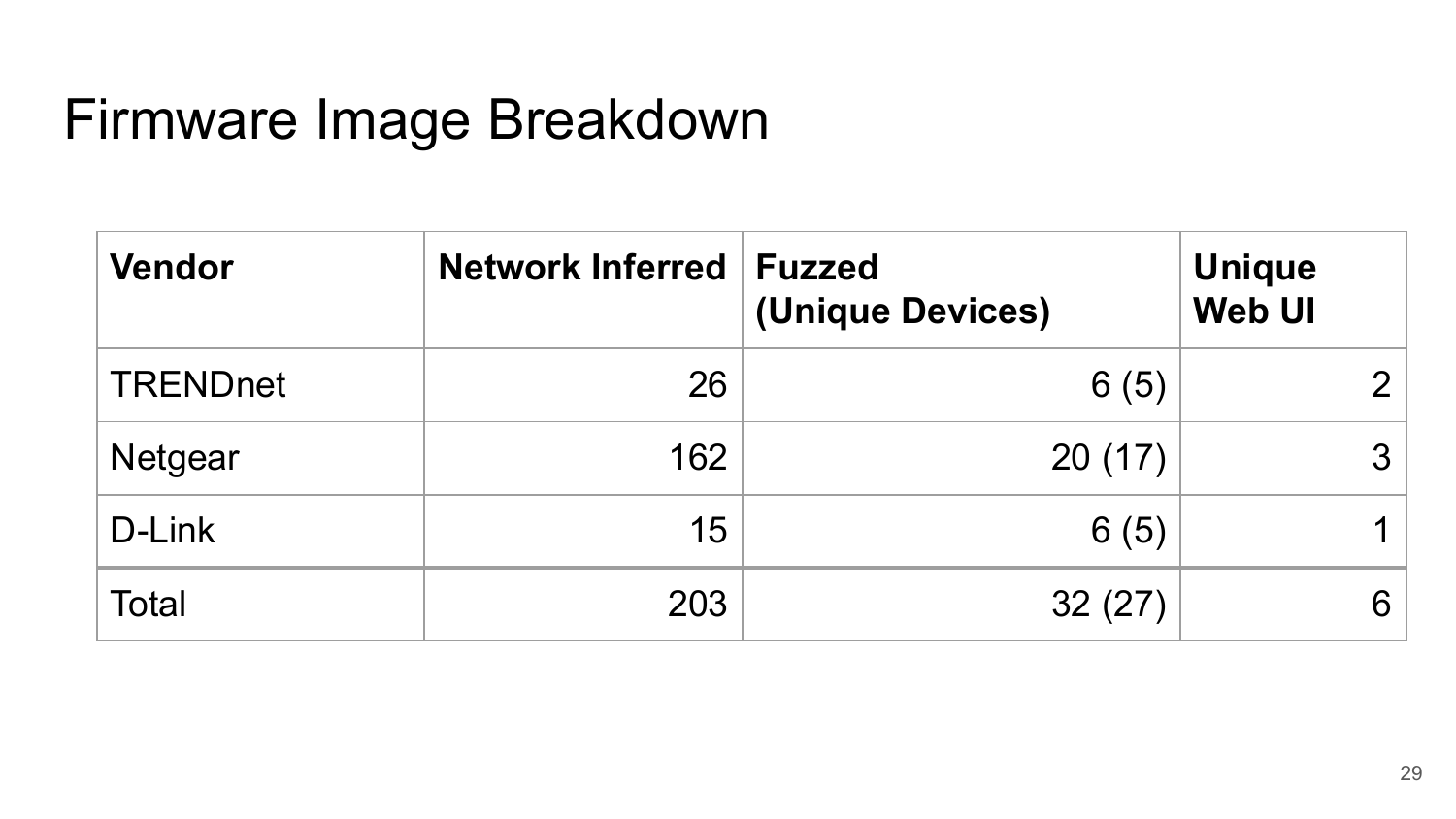## Firmware Image Breakdown

| <b>Vendor</b>   | <b>Network Inferred</b> | <b>Fuzzed</b><br>(Unique Devices) | <b>Unique</b><br><b>Web UI</b> |
|-----------------|-------------------------|-----------------------------------|--------------------------------|
| <b>TRENDnet</b> | 26                      | 6(5)                              | n                              |
| <b>Netgear</b>  | 162                     | 20(17)                            | $\mathcal{S}$                  |
| D-Link          | 15                      | 6(5)                              |                                |
| <b>Total</b>    | 203                     | 32(27)                            | 6                              |

Sharp drop-off between network inferred and fuzzed images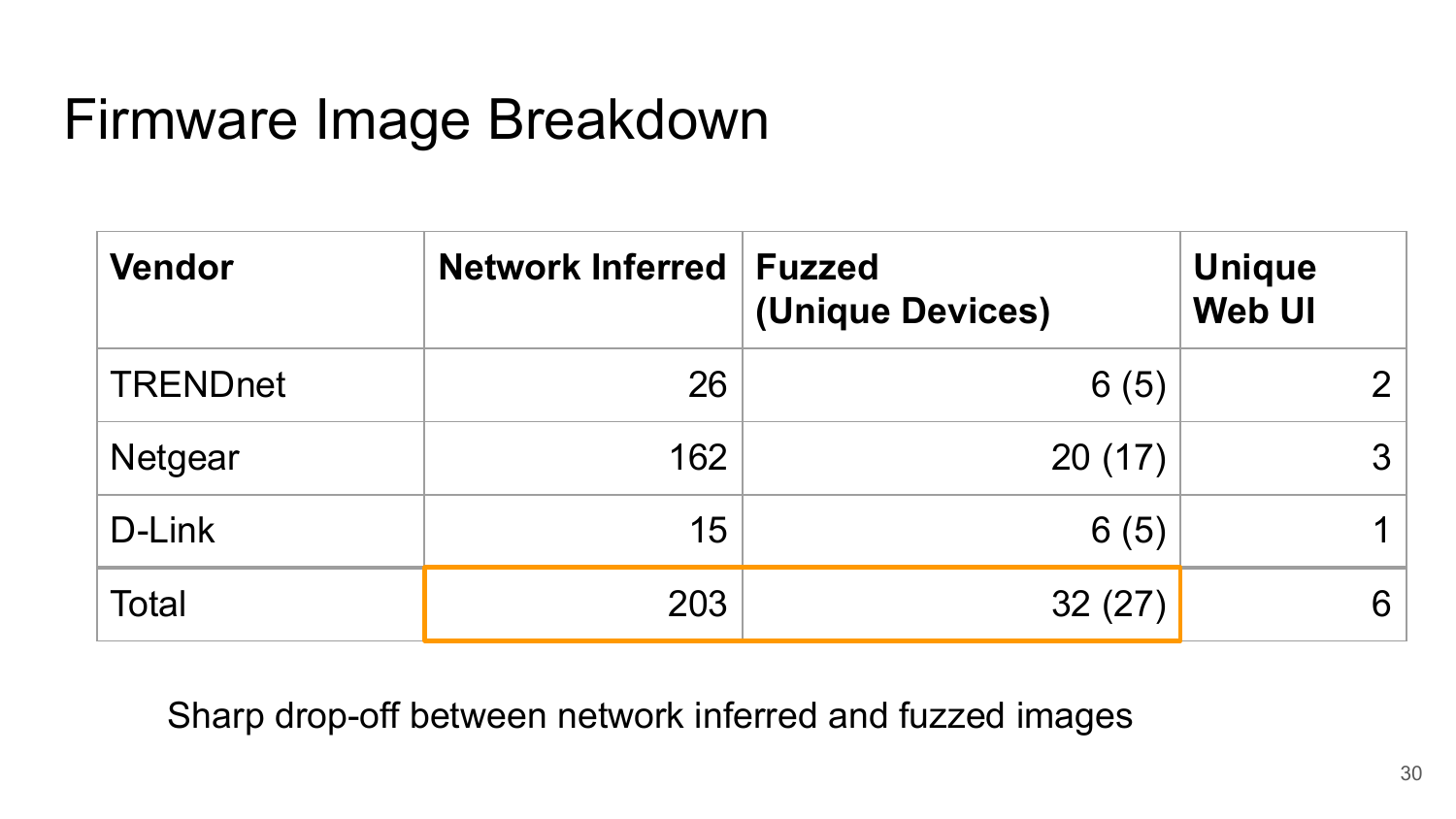## Firmware Image Breakdown

| <b>Vendor</b>   | <b>Network Inferred</b> | <b>Fuzzed</b><br>(Unique Devices) | <b>Unique</b><br><b>Web UI</b> |
|-----------------|-------------------------|-----------------------------------|--------------------------------|
| <b>TRENDnet</b> | 26                      | 6(5)                              |                                |
| <b>Netgear</b>  | 162                     | 20(17)                            | 3                              |
| D-Link          | 15                      | 6(5)                              |                                |
| <b>Total</b>    | 203                     | 32(27)                            | 6                              |

High reusability of web interfaces between different devices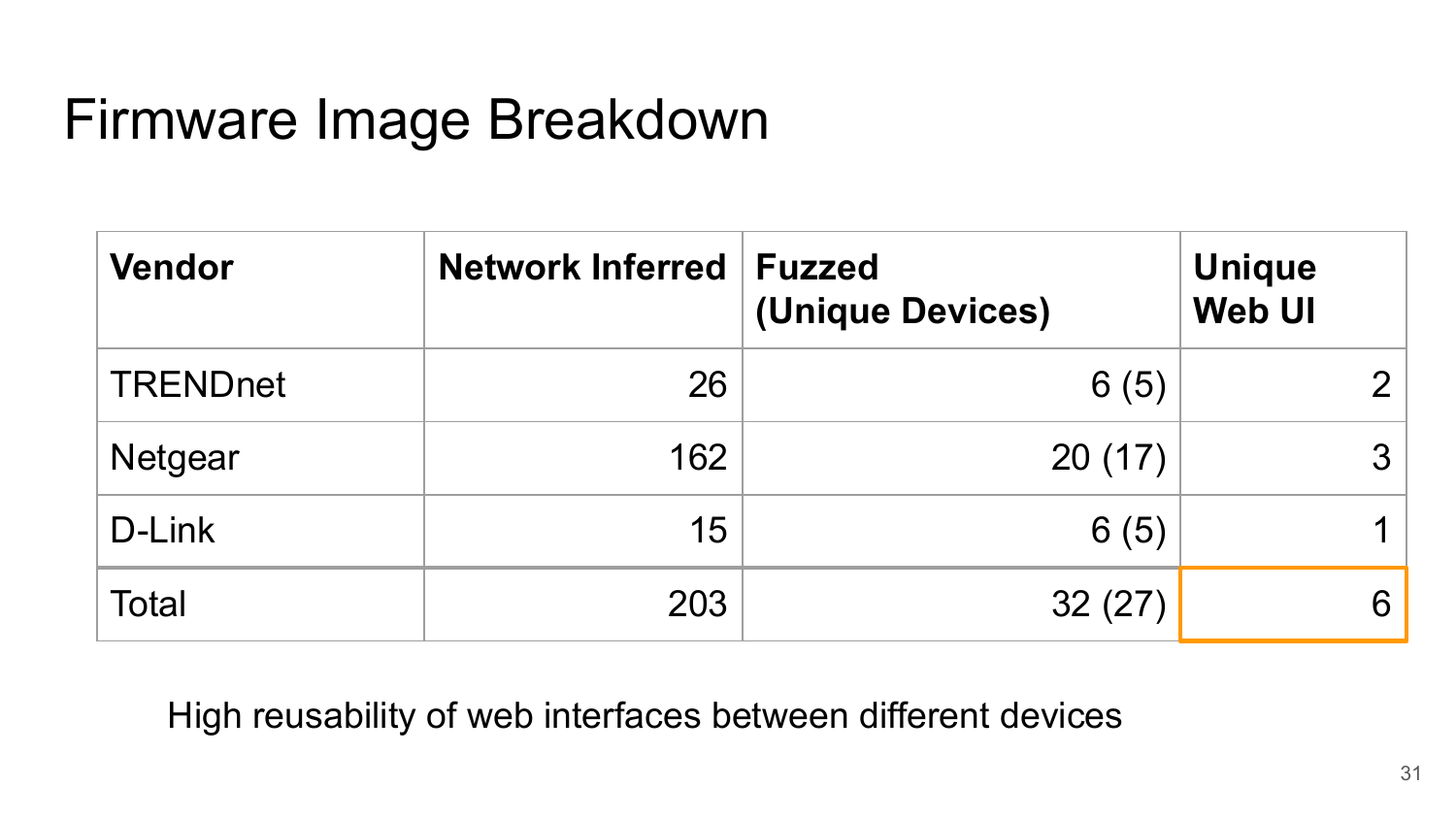# Comparison Against Existing Work

| <b>Number</b>  | <b>Vulnerability</b> | <b>CVE-ID</b>            | <b>FirmFuzz</b> | <b>Web vulnerability</b><br>scanners | <b>Firmadyne</b>          |
|----------------|----------------------|--------------------------|-----------------|--------------------------------------|---------------------------|
|                | CI                   | CVE-2018-19239           |                 | $\boldsymbol{\mathsf{x}}$            | $\boldsymbol{\mathsf{x}}$ |
| 2              | <b>XSS</b>           | $\blacksquare$           |                 |                                      | $\boldsymbol{\mathsf{x}}$ |
| 3              | <b>BO</b>            | CVE-2018-19242           |                 | $\boldsymbol{\mathsf{x}}$            | $\boldsymbol{\mathsf{x}}$ |
| $\overline{4}$ | <b>BO</b>            | $\blacksquare$           |                 | $\boldsymbol{\mathsf{x}}$            | $\boldsymbol{\mathsf{x}}$ |
| 5              | <b>BO</b>            | CVE-2018-19240           |                 | $\boldsymbol{\mathsf{x}}$            | $\boldsymbol{\mathsf{x}}$ |
| 6              | <b>BO</b>            | CVE-2018-19241           |                 | $\bm{x}$                             | $\boldsymbol{\mathsf{x}}$ |
| 7              | <b>NPD</b>           | $\overline{\phantom{a}}$ |                 | $\boldsymbol{\mathsf{x}}$            | $\boldsymbol{\mathsf{x}}$ |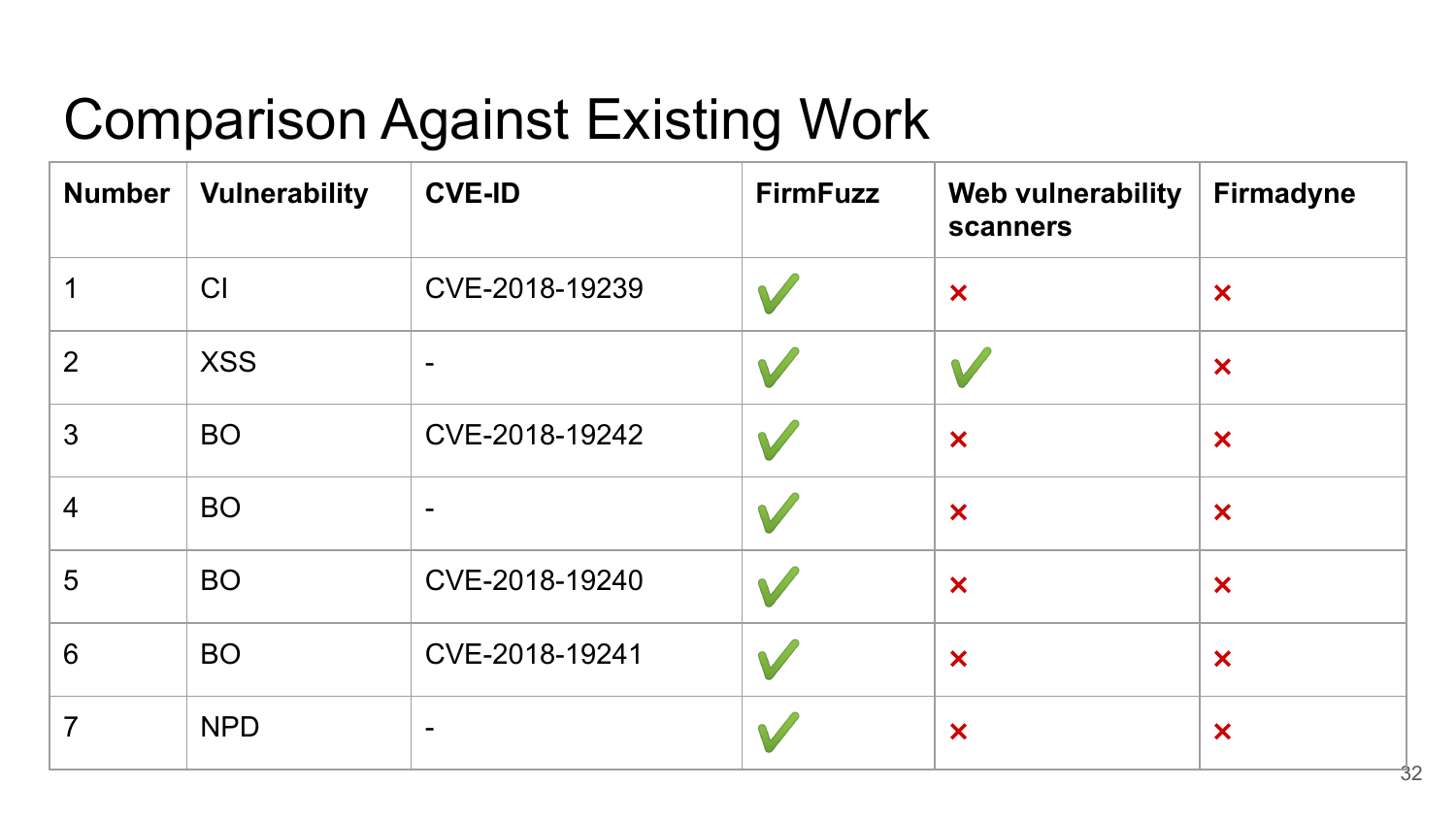### Conclusion

- We presented FirmFuzz, an automated dynamic analysis framework for finding deep vulnerabilities
- A generational fuzzer that leverages runtime monitors to aid the vulnerability discovery
- We found seven unknown vulnerabilities across six different devices